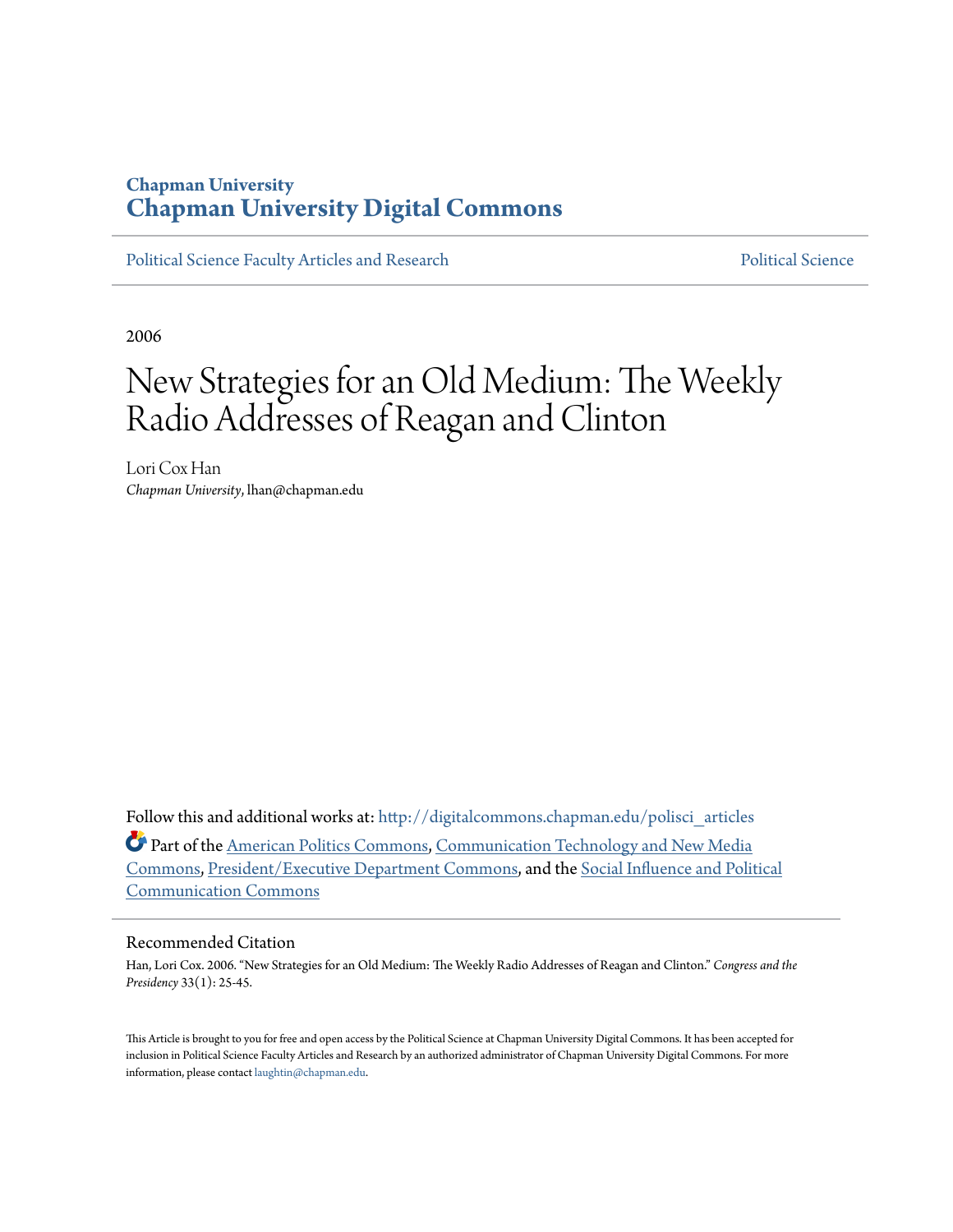## New Strategies for an Old Medium: The Weekly Radio Addresses of Reagan and Clinton

#### **Comments**

This is an Accepted Manuscript of an article published in *Congress and the Presidency*in 2006, available online at [http://www.tandfonline.com/10.1080/07343460609507687.](http://www.tandfonline.com/10.1080/07343460609507687)

#### **Copyright**

Taylor & Francis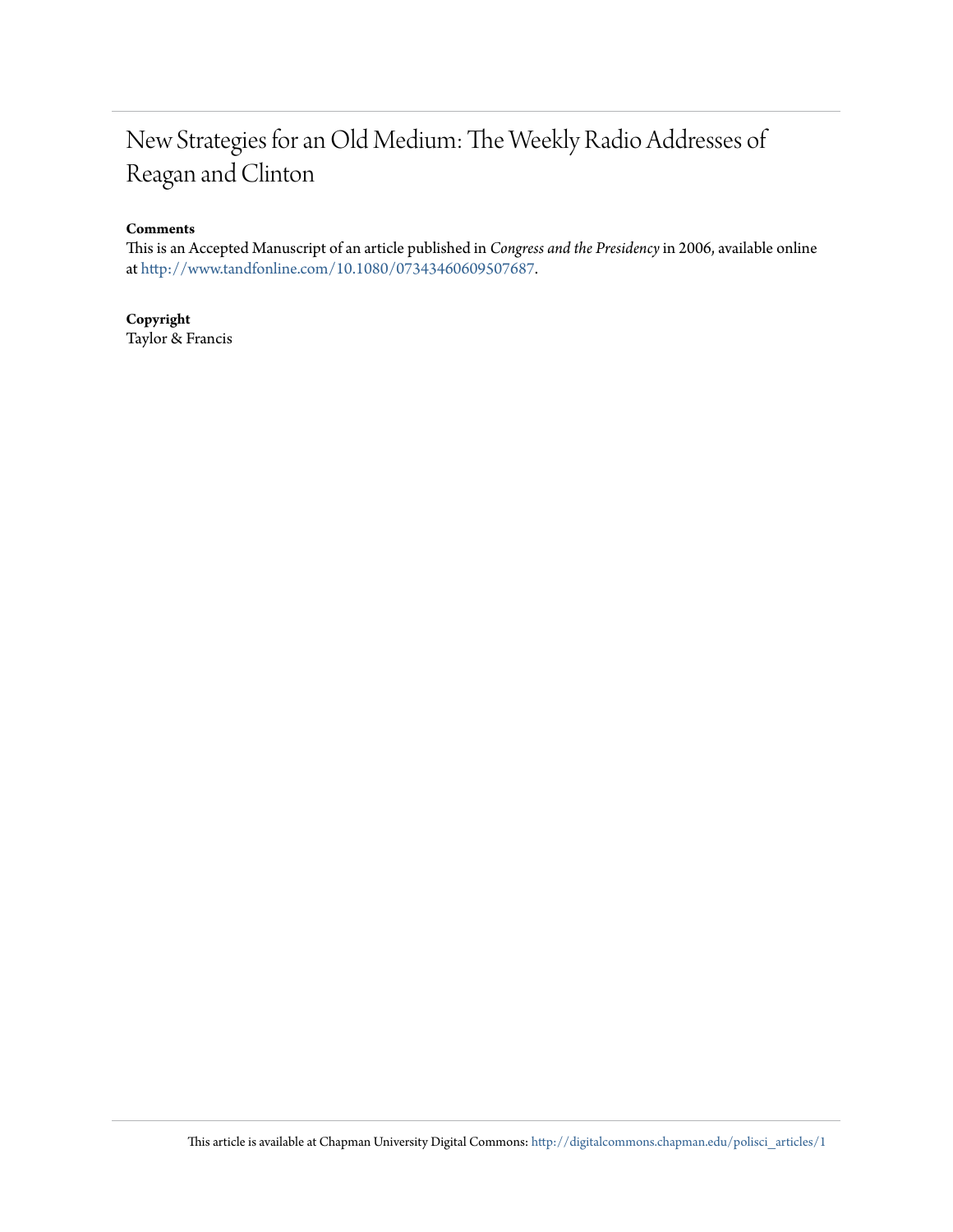#### **New Strategies for an Old Medium: The Weekly Radio Addresses of Reagan and Clinton**

*"Of the untold values of the radio, one is the great intimacy it has brought among our people. Through its mysterious channels we come to wider acquaintance with surroundings and men."*

> President Herbert Hoover, Radio Address to the Nation, September 18, 1929

While president, Bill Clinton was never one to miss a public speaking opportunity. True to his word that he would "work until the last hour of the last day" in office, Clinton's last of 416 weekly radio broadcasts aired the morning of January 20, 2001, just hours before George W. Bush took the oath of office. Referring to his weekly radio addresses as his "Saturday conversations" with the American public, Clinton stated: "For eight years, we've done everything in our power to reach beyond party and beyond Washington to put the American people first, overcoming obstacles, seizing opportunities. That's what these radio addresses have been all about. These Saturday talks have often marked action taken to make our schools stronger, our environment cleaner, our food safer, our health care more secure." Clinton's assessment of the radio addresses was mostly true; he did speak on a variety of policy issues, mostly domestic ones, throughout his eight years in office. However, his use of weekly radio addresses, like that of Ronald Reagan, provided a unique opportunity to not only "talk" with Americans in a five-minute radio broadcast about important policy matters, but also served as a ready-made news-making opportunity in a controlled format that White House reporters found difficult to distort.

Attempts at control of the White House message and the overall political agenda have long been goals of American presidents. During the twentieth century, the president emerged as a dominant rhetorical figure in American politics with many public opportunities to influence the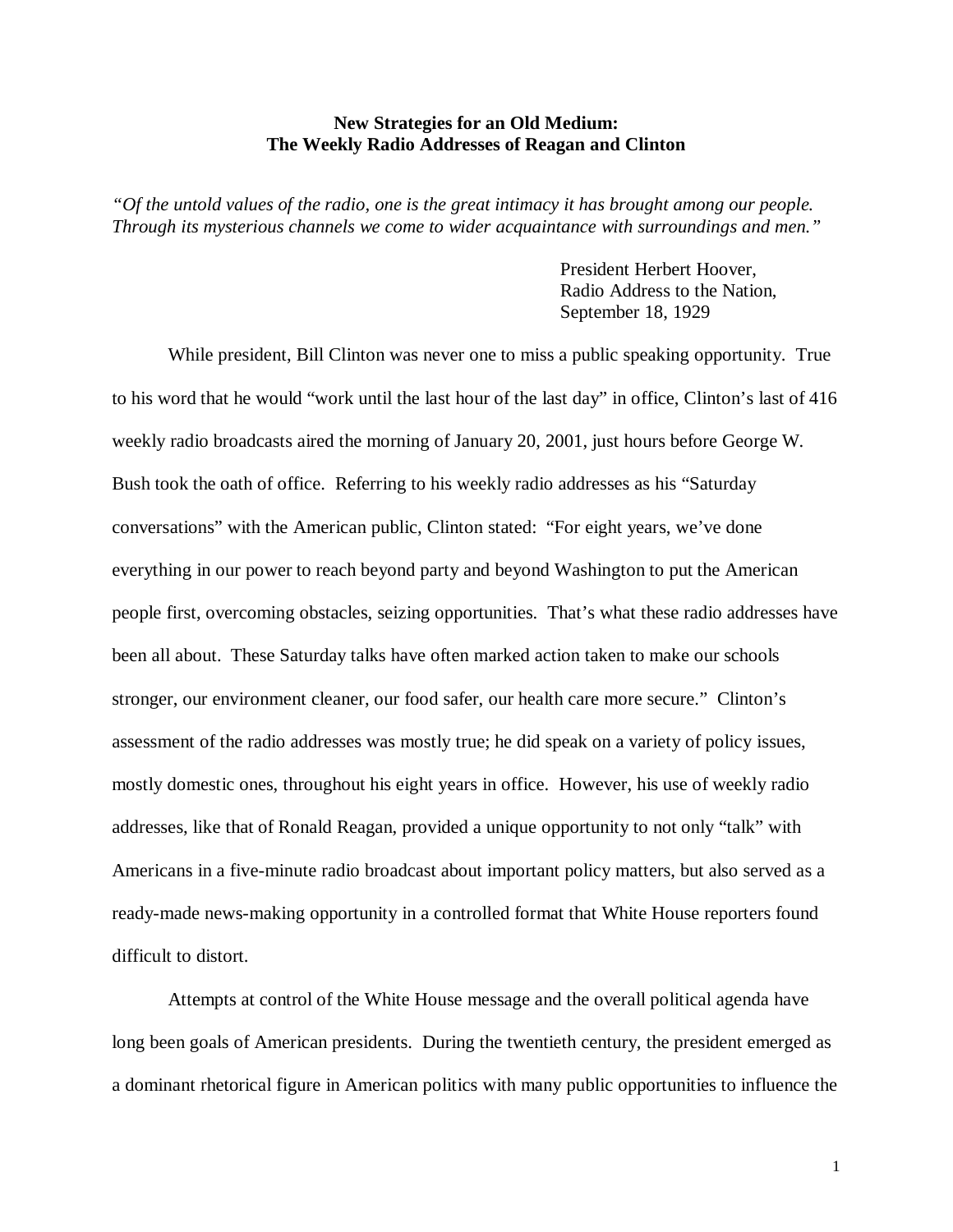national agenda. A president's public activities, as well as media strategies to get his message out, are important in understanding the parameters of presidential leadership and policy outcomes during the television age. However, in a time when image and the use of television have been important for political leaders and candidates alike, two of the best-known communicators to occupy the White House during the television age—Reagan and Clinton relied on weekly radio addresses as part of their overall communication strategy. Perhaps no president during the twentieth century made better use of radio addresses than did Franklin D. Roosevelt with his "fireside chats," which he viewed as an opportunity to educate the American public through simple and frank discussions about major concerns of the day (Gelderman 1997, 11). In that same tradition, both Reagan and Clinton relied on weekly radio addresses to supplement their public agenda, target specific policies, most often domestic or economic, and reach citizens who may not be watching television. Perhaps more importantly, this also provided additional coverage in the news media of a controlled event, since the presidents' weekly radio addresses routinely made the weekend television news shows, especially on CNN, as well as the national Sunday newspapers.

While a rich literature exists on presidential communications (including the public/rhetorical presidency and the presidential/press relationship), only recently have presidential scholars begun to analyze weekly radio addresses as an important primary unit of analysis (Rowland and Jones 2002; Sigelman and Whissell 2002a, 2002b). This article analyzes how the use of radio has fit into the overall development of White House communication strategies during the television age, and takes an in-depth look at how Reagan and Clinton used weekly radio addresses to communicate with both the American public and the news media. Specifically, the issues considered here include the strategy development among White House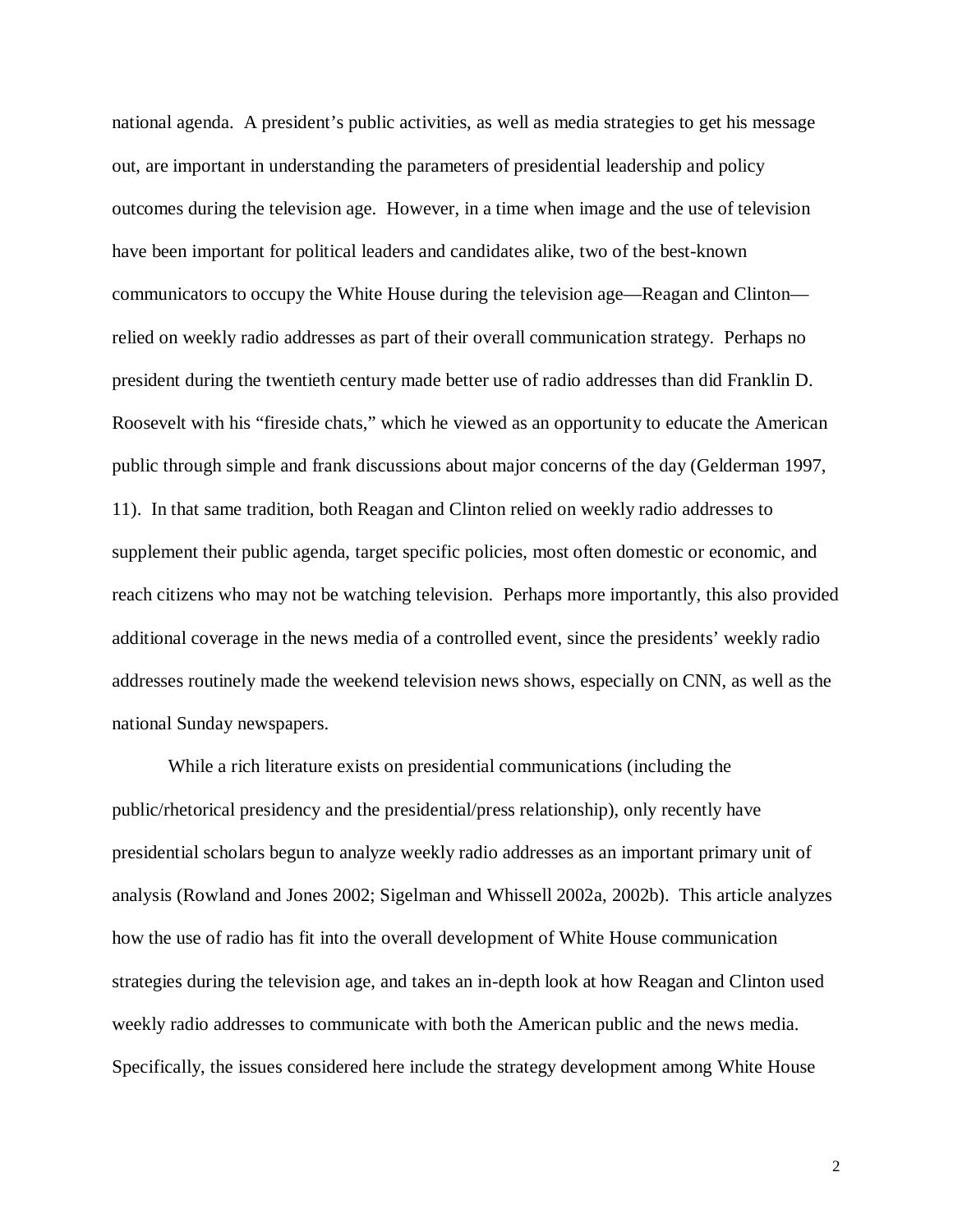communication advisors (why did the Reagan and Clinton administrations believe this was an important means of communication?), the policies emphasized in the weekly radio addresses (what did the president talk about?), and the frequency of news coverage concerning the weekly radio addresses (does consistent news coverage occur during the 24-hour news cycle following the address, and if so, in which media sources?).

#### *Presidents and Radio – A Brief History*

Presidential attempts to communicate via radio date back to James Buchanan's administration in 1858, when the first attempt by the President to exchange messages with Queen Victoria occurred on August 16 by telegraph wires laid across the Atlantic. The entire exchange (from the Queen to the President and back again) took three days. By January 1903, the quality of the exchange of messages between the United States and England had improved dramatically as King Edward III and Theodore Roosevelt exchanged greetings by wireless telegraph (Archer 1971, 39, 75). Perhaps a more dramatic purpose, Woodrow Wilson relied on the Naval Communications Board to flash wireless messages around the globe during World War I (Archer 1971, 141). One of the first known public radio broadcasts came in 1916 with a post-election report on Wilson's reelection campaign delivered from an experimental station in New York. However, the beginning of commercial radio began with the broadcast of the 1920 presidential election results by KDKA in Pittsburgh. This report of Warren G. Harding's election is the political event "that first brought radio's potential to the attention of politicians" (Minow, Martin, and Mitchell 1973, 26).

Considered by most media scholars as the first "radio president," due mostly to the availability of the new technology during the 1920s, Harding's inauguration was the first to be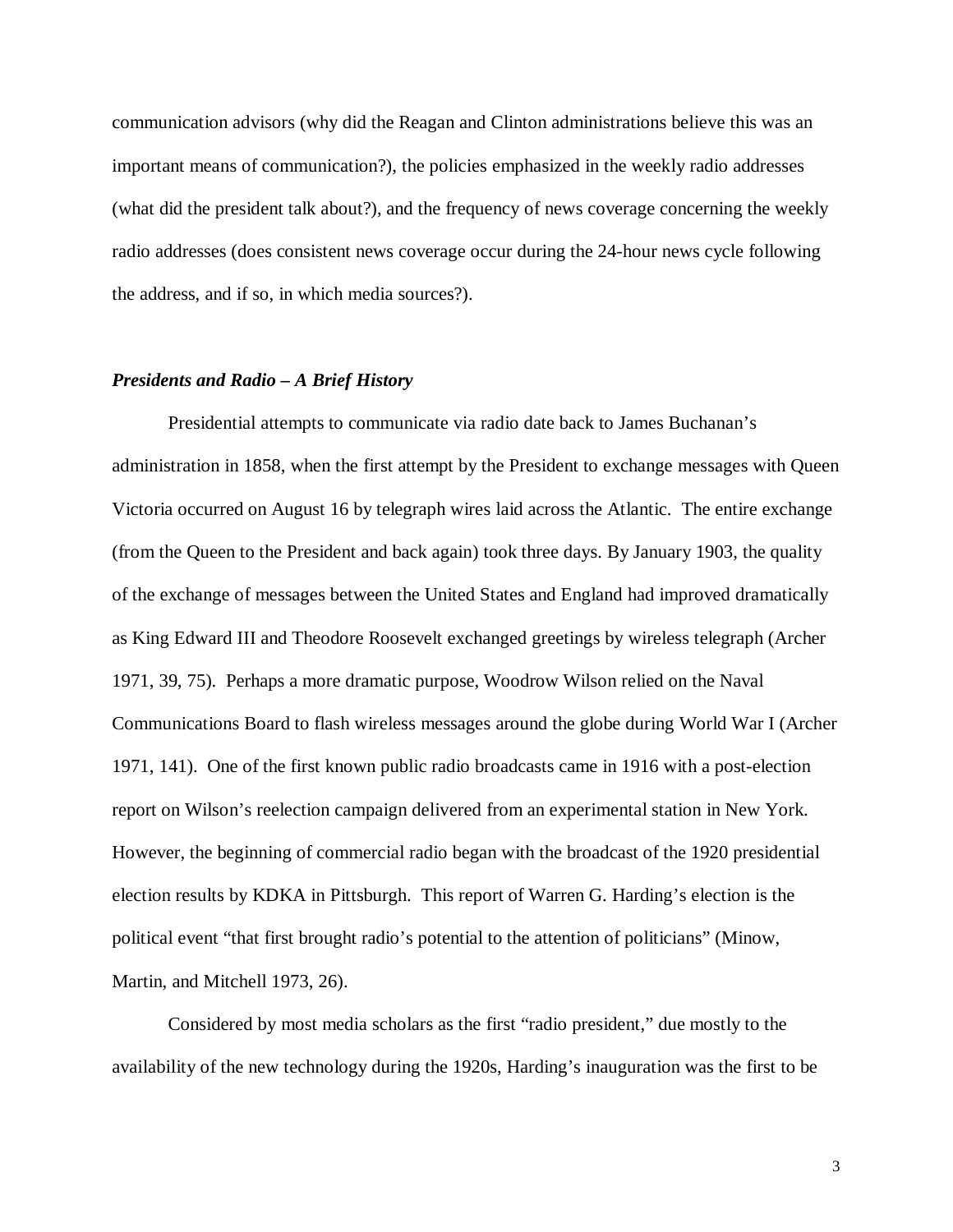broadcast by radio. The medium was still in its early stages, yet Harding's was the first presidential voice heard by most Americans. He delivered a series of messages to the American public by radio during the summer of 1923, including an address in St. Louis on June 21, which was carried by special wire to New York City and broadcast over station WEAF. Harding had planned to deliver a national radio address from San Francisco on July 31 to be broadcast in San Francisco, Chicago, New York, Omaha, Washington, and Round Hills, Mass. However, he fell ill and died on August 2 (Archer 1971, 317-318).

Later that year, Calvin Coolidge, who succeeded Harding, delivered his first message to the Congress as president on December 4, and this address was broadcast to a national audience. Mostly unknown to the nation during his tenure as Harding's vice president, Coolidge effectively used radio to introduce himself to a national audience, and radio continued to play an important part in Coolidge's political career. His performance on radio broadcasts to the American public was considered successful, and this discouraged any serious challenge for the Republican Party's presidential nomination in 1924 (Archer 1971, 323-324). Twenty-one radio stations broadcast Coolidge's inauguration on March 4, 1925, with an estimated 15 million people listening to the president's voice. At the time, this fact "staggered the imagination of thoughtful observers. Our far-flung democracy had at last found a means by which its duly elected Chief Executive could discuss great problems of the nation directly with all the people" (Archer 1971, 354).

Elected in 1928, Herbert Hoover also had a long-term relationship with radio. He served as Secretary of Commerce during the Harding and Coolidge administrations from 1921 through 1928, and one of his main duties was to develop and regulate the use of radio. Hoover recognized the use of radio by government officials as an interesting dilemma; radio could be both a "powerful educational force" and a tool for political propaganda as well. In his memoirs,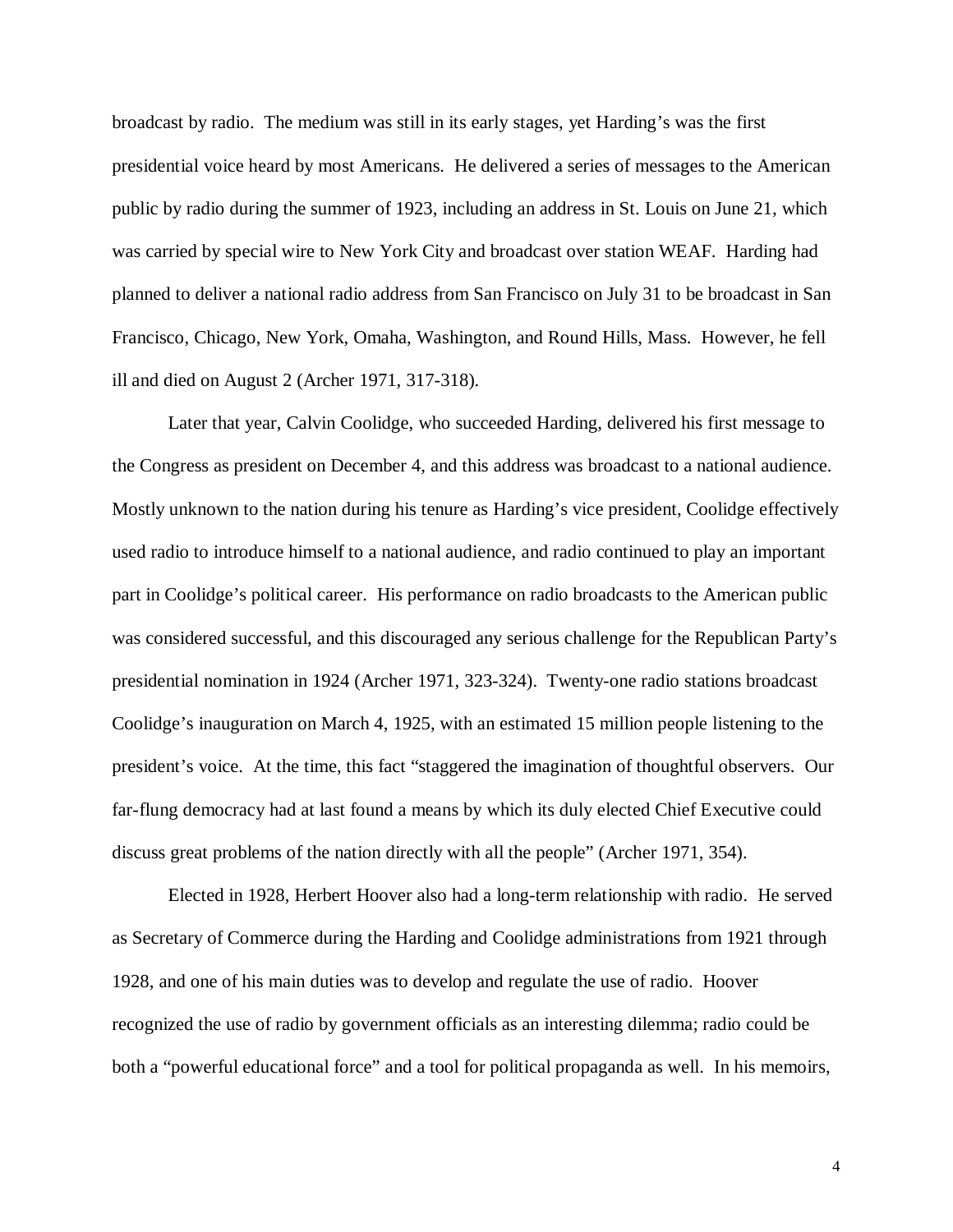written in 1952, Hoover wrote, "There is little adequate answer to a lying microphone . . . propaganda is seldom the whole truth [and] the officials currently in office have preponderant time at the microphone, and theirs becomes the dominant voice" (Hoover 1952, 146-147). During his four years in the White House, Hoover delivered a total of twenty-three "Radio Addresses to the Nation" on foreign, domestic, and economic policy issues, as well as ceremonial events. $1$ 

As a means to establish "direct contact with the people," Roosevelt delivered the first of his thirty fireside chats at the end of his first week in the Oval Office in March 1933. $2$ Considered a brilliant success, the speech allowed Roosevelt to reassure the American public that he would guide the Depression economy into recovery. He began the first radio address by saying "I want to talk for a few minutes with the people of the United States about banking," and continued for twenty minutes explaining in layman's terms what Americans could do to assist in the recovery. This began an effective trend that the President would rely on throughout his tenure in office—the use of radio to enter the living rooms of Americans to talk, in simple terms that were easily understood, about the problems and challenges facing the country (Burns 1956, 167-168). While Roosevelt was also successful in his mastery of the press, skillfully managing news out of the White House through his frequent press conferences in the Oval Office, radio was his "most important link with the people." Roosevelt's warm voice and public speaking skills provided a natural format for the President, and he enjoyed these opportunities to chat with Americans. According to presidential scholar James MacGregor Burns (1956, 204-205), Roosevelt connected with the American public through radio:

Read in cold newspaper print the next day, these talks seemed somewhat stilted and banal. Heard in the parlor, they were fresh, intimate, direct, moving. The radio chats were effective largely because Roosevelt threw himself into the role of a father talking with his great family. He made a conscious effort to visualize the people he was talking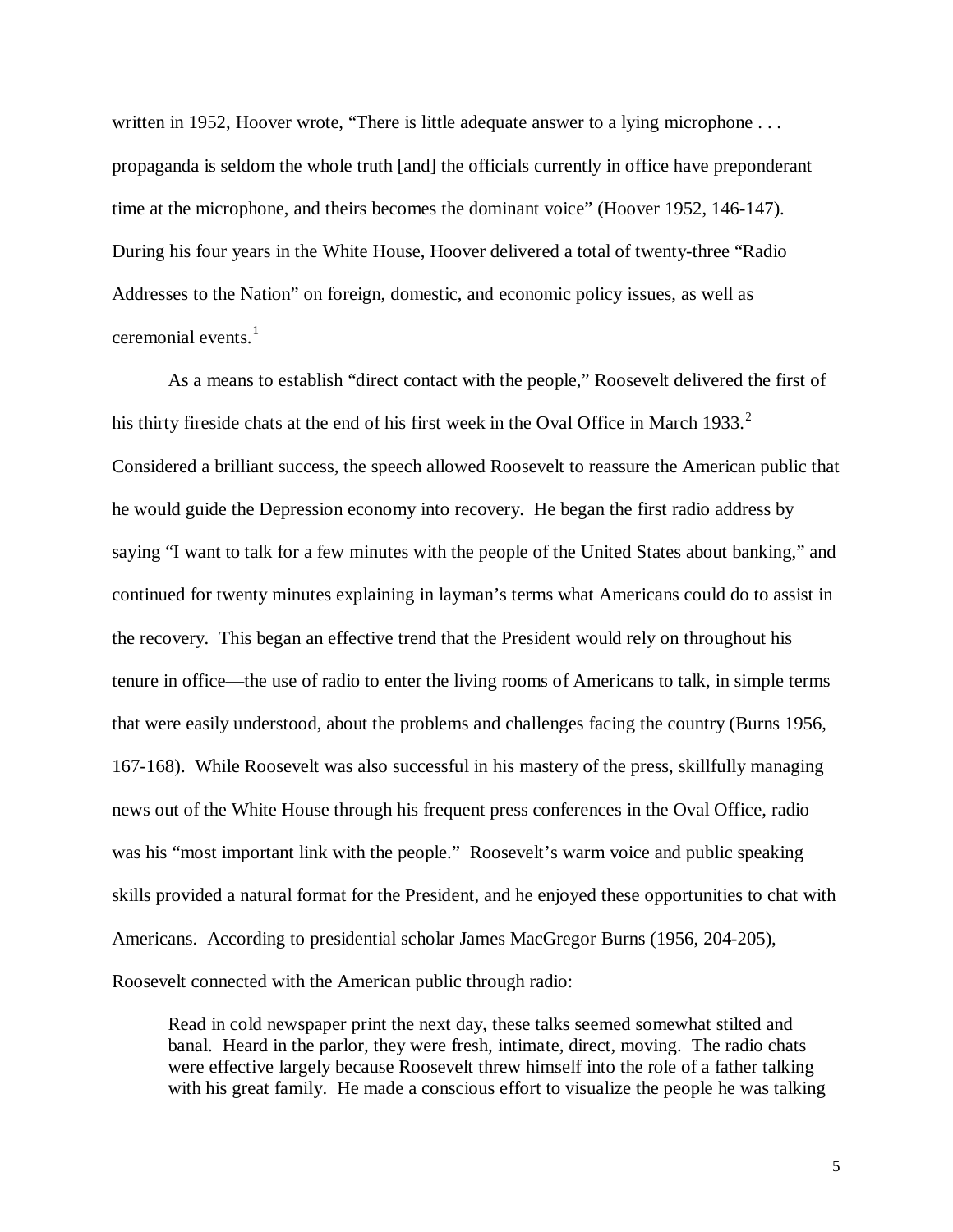to. He forgot the microphone . . . [a]nd his listeners would nod and smile and laugh with him.

From Roosevelt's tenure to the end of the 1960s, television slowly emerged as the preferred medium for presidents to speak to the American public. With television still in its infancy during the mid-1940s, Harry Truman relied on radio broadcasts to talk to the nation about important domestic policy issues such as price controls and welfare programs, as well as international policies such as the Marshall plan. His address receiving the highest percentage of listeners came when he announced the V-E Day surrender in 1945. But Truman was not the master of the airwaves as his predecessor had been; he was "under no illusion that he was equal of Franklin Roosevelt as a radio speaker," and many acknowledged that "he suffered prestigewise from the fact that he followed Roosevelt as President" (Chester 1969, 50-51). Dwight Eisenhower had used radio addresses during WWII with a well-known radio broadcast following the invasion of Normandy, and throughout the late 1940s to urge support for the Marshall Plan. In 1953, White House advisors, led by Press Secretary James Hagerty, developed an extensive public relations campaign to promote the achievements of the administration while downplaying McCarthyism. This strategy included televised addresses to be broadcast simultaneously on radio networks, television versions of the "fireside chats" made famous by Roosevelt, and radio broadcasts of news conferences. The latter was an attempt to formalize Eisenhower's relationship with the news media and to guarantee that responses in his news conferences could not be distorted or taken out of context (Allen 1993, 23-27, 54-55).

John F. Kennedy, known for his innovative use of television to build the image of his administration and family, as well as his successor Lyndon Johnson, did not utilize regular radio broadcasts as part of their overall communication strategies. However, Kennedy and Johnson aired simultaneous radio broadcasts of their televised press conferences and major addresses on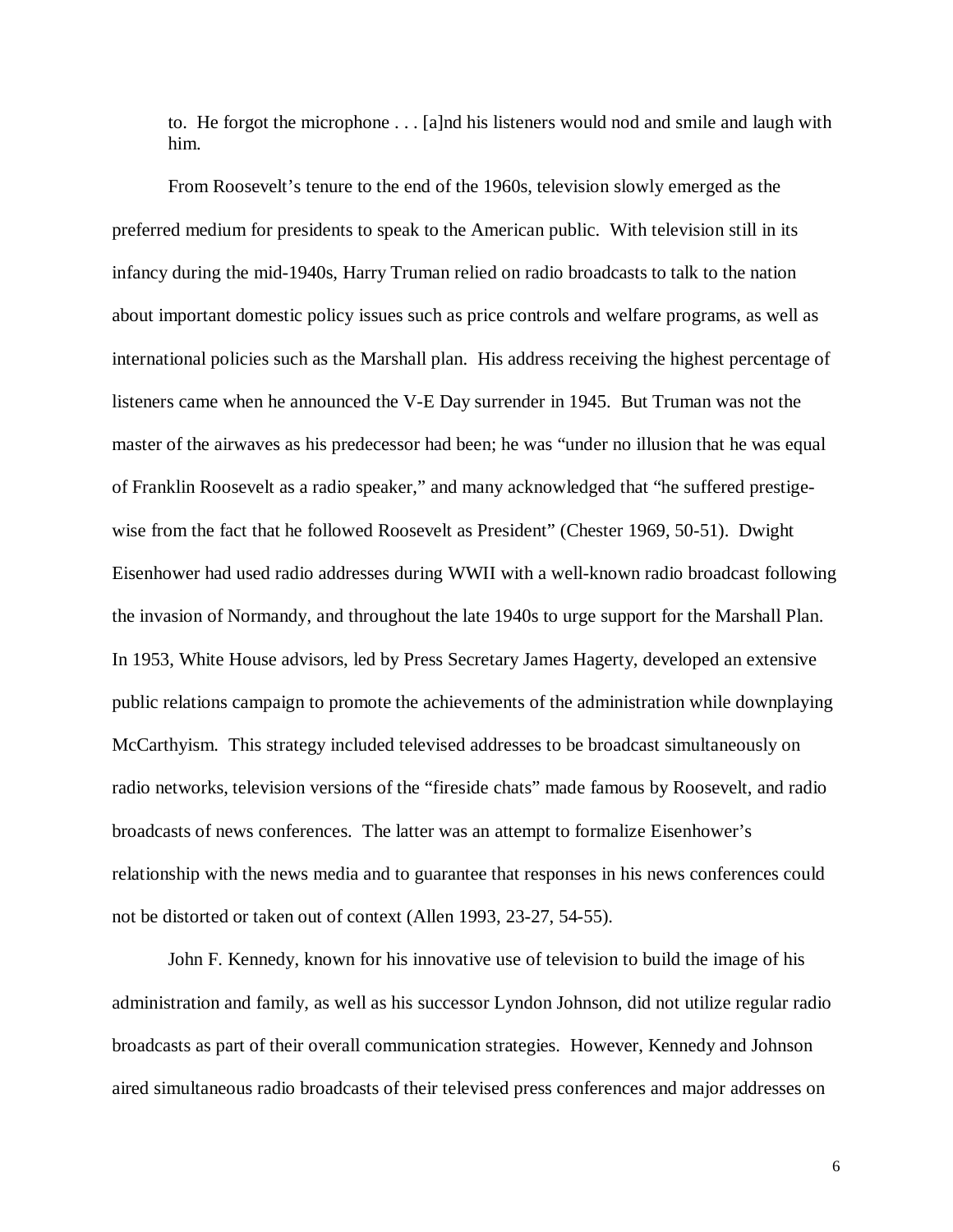the major radio networks. The use of radio by itself—without television—seemed to reemerge during the Nixon administration. Nixon had been a successful debater in his younger days and performed better on a medium that did not rely as heavily on image—"his face [was] missing, his voice [was] as effective as ever." Nixon also performed better without the intense pressure that came with a television appearance, and radio did not risk overexposure (Martin, Minow and Mitchell 1973, 46).

The use of radio was a frequent topic among Nixon advisors who as early as 1969 urged the President to give a series of radio addresses on specific policy topics. Many within the White House considered the strategy sound, but the actual events continued to be postponed. Eventually Nixon gave four radio addresses during his first term, as well as a series of paid radio addresses on key policies during the fall of 1972 as part of his reelection campaign.<sup>[3](#page-28-2)</sup> A series of radio addresses finally materialized during 1973 and 1974, and six such addresses substituted for a State of the Union Address to the nation in 1973. Between January and March 1973, Nixon gave radio addresses on six aspects of the State of the Union message that he submitted to Congress, including the federal budget, the environment, the economy, human resources, community development, and law enforcement and preventing drug abuse. Advisors believed that radio speeches would receive coverage on the substance of the issue and would direct particular messages to specific audiences. Several radio addresses on economic or agricultural issues were broadcast during the day to target housewives, unemployed, or farm workers "not confined to regular office hours" (Martin, Minow and Mitchell 1973, 58-59). By early 1973, with the Watergate investigation consuming more public attention and preoccupying the White House, radio addresses allowed Nixon to communicate with the public on domestic policy issues while avoiding public appearances.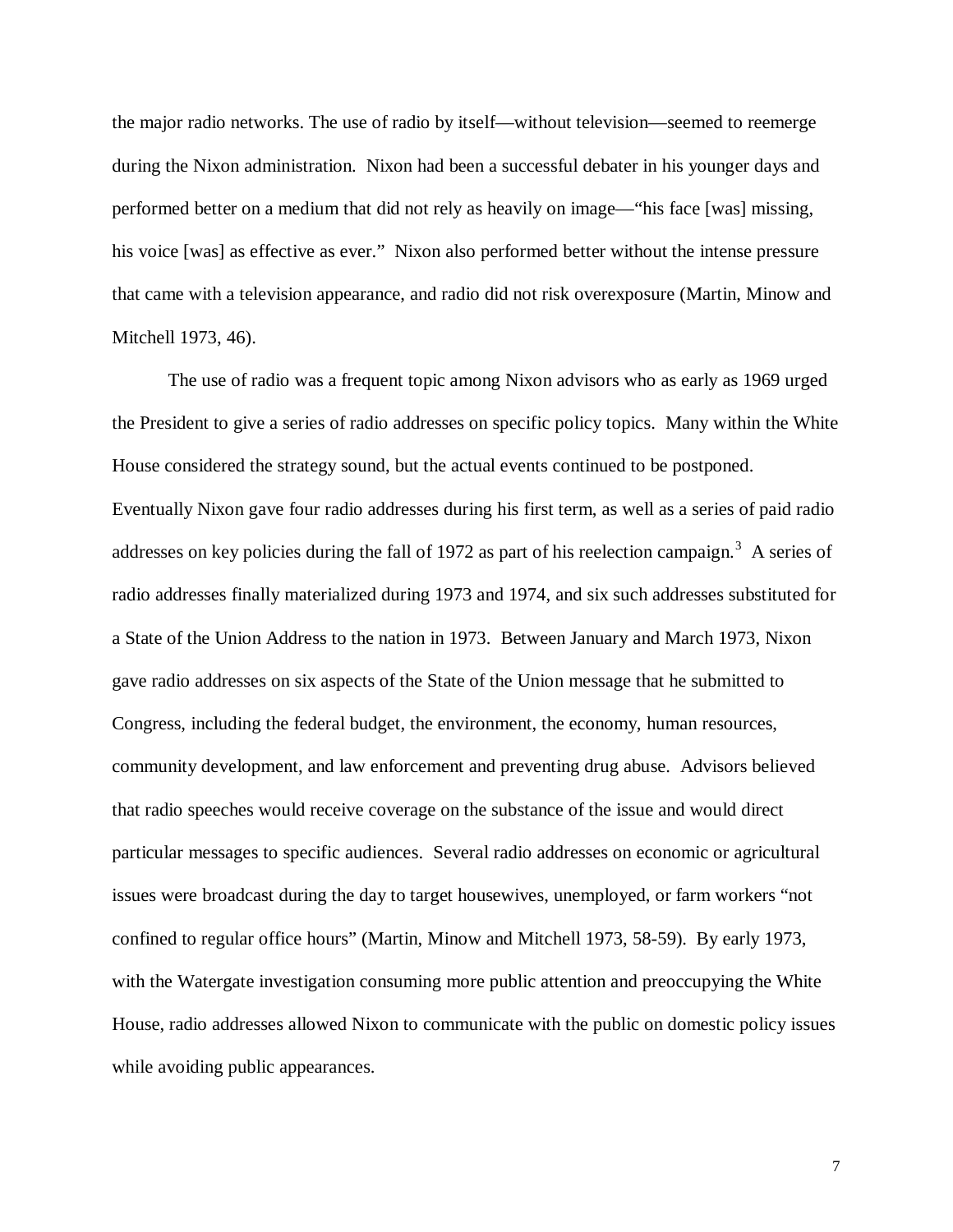Both Gerald Ford and Jimmy Carter gave few radio addresses during their presidential campaigns in 1976 and 1980, respectively, but neither wanted to focus their communication efforts on radio as had occurred during the Nixon administration. However, with the creation of the White House Office of Communication in 1969, an extensive radio actuality service (known as audio press releases) was put into place, and all presidential advisors since Nixon, including those in the Ford and Carter administrations, have used this service extensively to promote the president and his views to radio listeners across the nation. Following Reagan's weekly radio addresses that began in 1982, George H. W. Bush gave only five radio addresses in 1991, and thirteen in 1992 (all but three delivered on a Saturday morning). Twelve of the radio addresses focused on domestic or economic policy, while only one dealt with foreign policy (Address to the Nation on the Persian Gulf Crisis, 1/5/91). The remaining five addressed topics such as national holidays, the Points of Light volunteer program, and the results of the 1992 presidential election.

#### *Research Design*

An extensive literature has emerged in recent years on the rhetorical presidency, as well as the public aspects of the office of the presidency, recent changes in White House communication strategies, and patterns of news media coverage of the White House (Kernell 1997; Tulis 1987; Hart 1987; Stuckey 1991; Maltese 1994; Han 2001; Grossman and Kumar 1981). This research will build on that literature in an attempt to not only discover the policy focus present in radio addresses, but also the context of the resulting media coverage of the president's use of radio. This article explores the strategy behind the use of weekly radio addresses by both Reagan and Clinton as part of their overall communication strategy and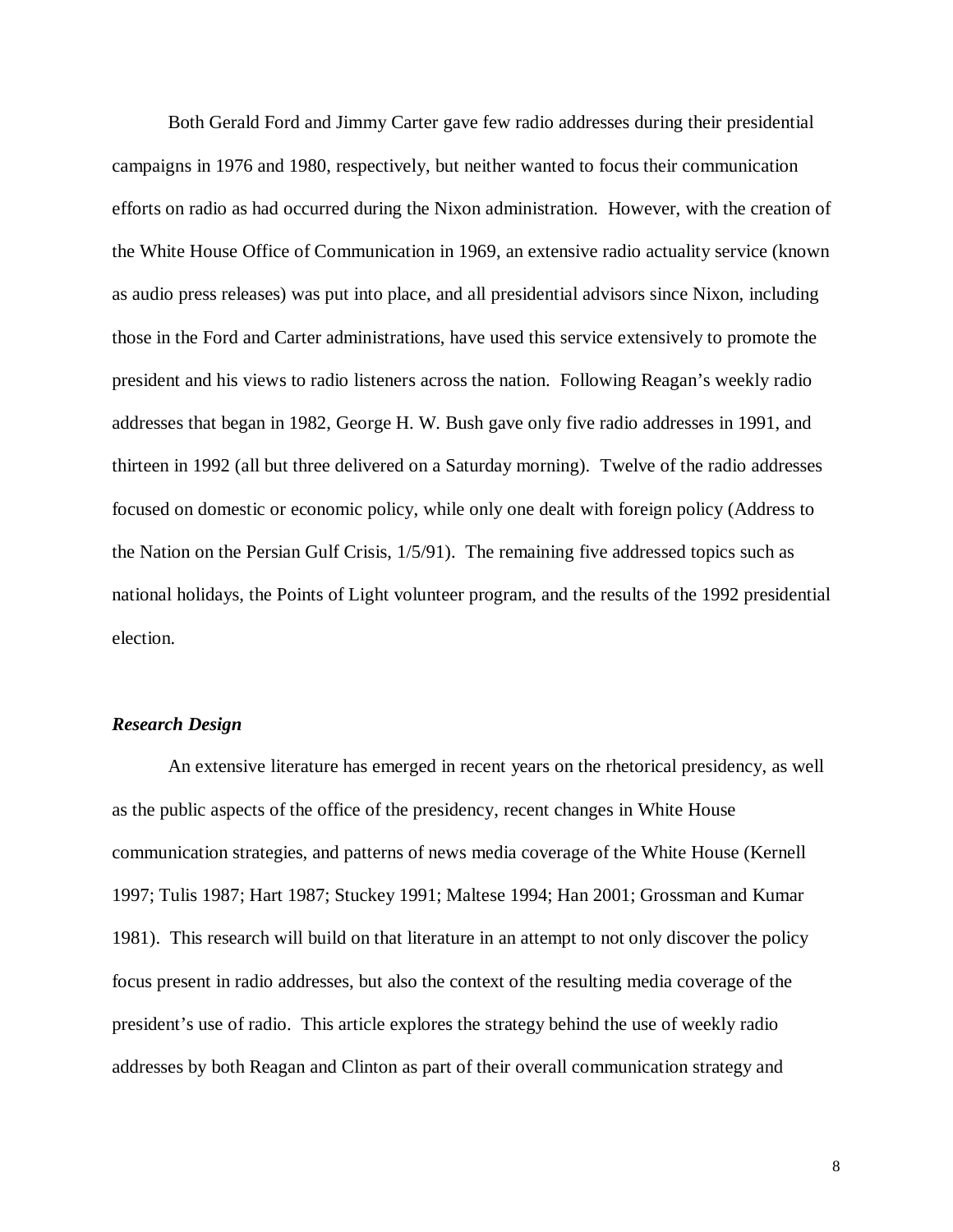determines the policy prioritization in the weekly radio addresses. Also, subsequent news coverage in the *New York Times* and the *Washington Post* (available on LexisNexis) and on the nightly network newscasts of ABC, CBS, and NBC (available on the Vanderbilt Television Archives) was content analyzed to determine the extent of coverage on the radio addresses. The rationale for the study comes from the ongoing attempts of presidents and their communication advisors to control as much of their message as possible, the belief that the radio address provides an effective, unfiltered format from which the president can speak, and the sense that coverage of the weekly radio address has become a standard feature of weekend news among the elite news outlets that drive the national news agenda. (Rowland and Jones 2002; Martin 1984).

Several research questions are addressed. First, how did communication advisors in each administration prepare and strategize the use of weekly radio addresses from the standpoint of policy emphasis and news coverage? Considered successful television communicators, Reagan and Clinton provide an interesting case study on how radio addresses fit with their administration's communication strategies. For insight on the Reagan administration's strategy, research was conducted at the Reagan Presidential Library, and open White House files of key advisors (including David Gergen, Michael Deaver, Larry Speakes, James Baker, Pat Buchanan, and Marlin Fitzwater) and open White House Speechwriting Research files were examined to locate information on weekly radio addresses. For insight into Clinton, an interview was conducted with Megan Moloney, the Director of Radio and Television Production in the Office of the Press Secretary from 1997 through 2000.

Second, what policies did each president emphasize in weekly radio addresses? Each reference to a particular policy within a speech was counted to measure the frequency with which each president discussed issues on their respective agendas (Han 2001, 16). A total of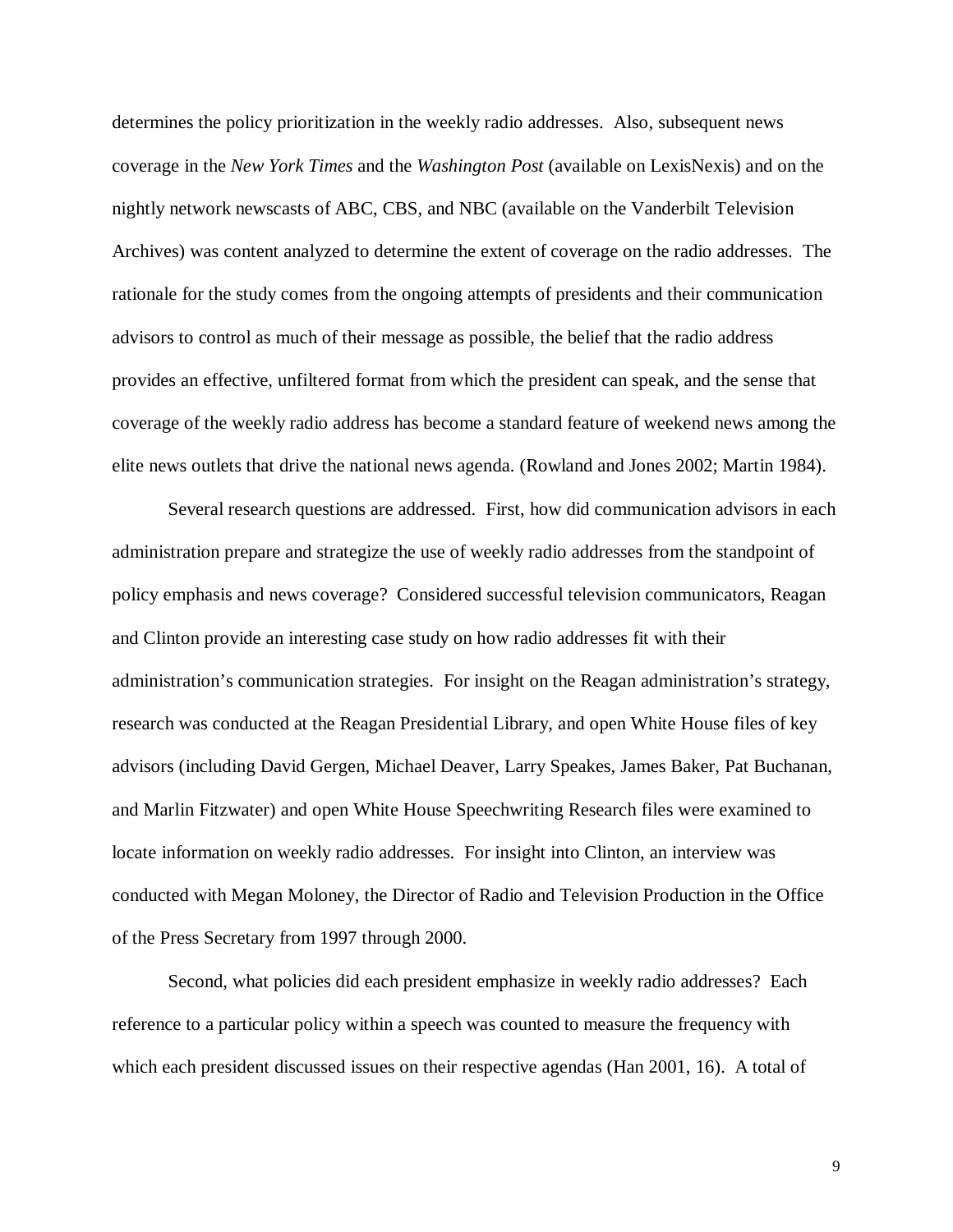twelve policy categories were developed for coding.<sup>[4](#page-29-0)</sup> When using content analysis, measurement is defined as "counting the occurrences of meaning units such as specific words, phrases, content categories, and themes" (Weber 1990, 70). Following the coding of policy references in all addresses, to determine the policy prioritization for each president policy topics for the speeches were rank ordered by how often each was mentioned.

Third, how consistent is news coverage of weekly radio addresses in the news media? While the message as presented in weekly radio addresses can say a lot about a president's agenda, few people actually hear those addresses. Determining who actually listens to the weekly radio address has been difficult to track; even White House advisors have been unsure of the exact audience and the number of weekly listeners (Carney 2003). Therefore, how the president's message is portrayed in the news media is critical in order to understand how the public perceives the message, since it has been well known since 1982 that the more important goal of the radio address from the White House perspective is to help set the president's policy agenda and receive weekend coverage (Networks Uncertain 1993; Viles 1993; Puig 1993).

#### *Ronald Reagan's Weekly Radio Addresses*

**Strategy**: Communication advisors to Reagan believed that radio provided an additional medium that allowed him to talk directly to the American people about his policy agenda without any distortion by the national news media. Reagan, who greatly admired FDR, began his entertainment career as a radio broadcaster during the 1930s. During the television age, presidents had only sporadically used radio addresses to present their policy agendas to the American public, but in April 1982, Reagan began his weekly radio addresses to the nation. The five-minute broadcasts each Saturday would generally reiterate policy issues that had been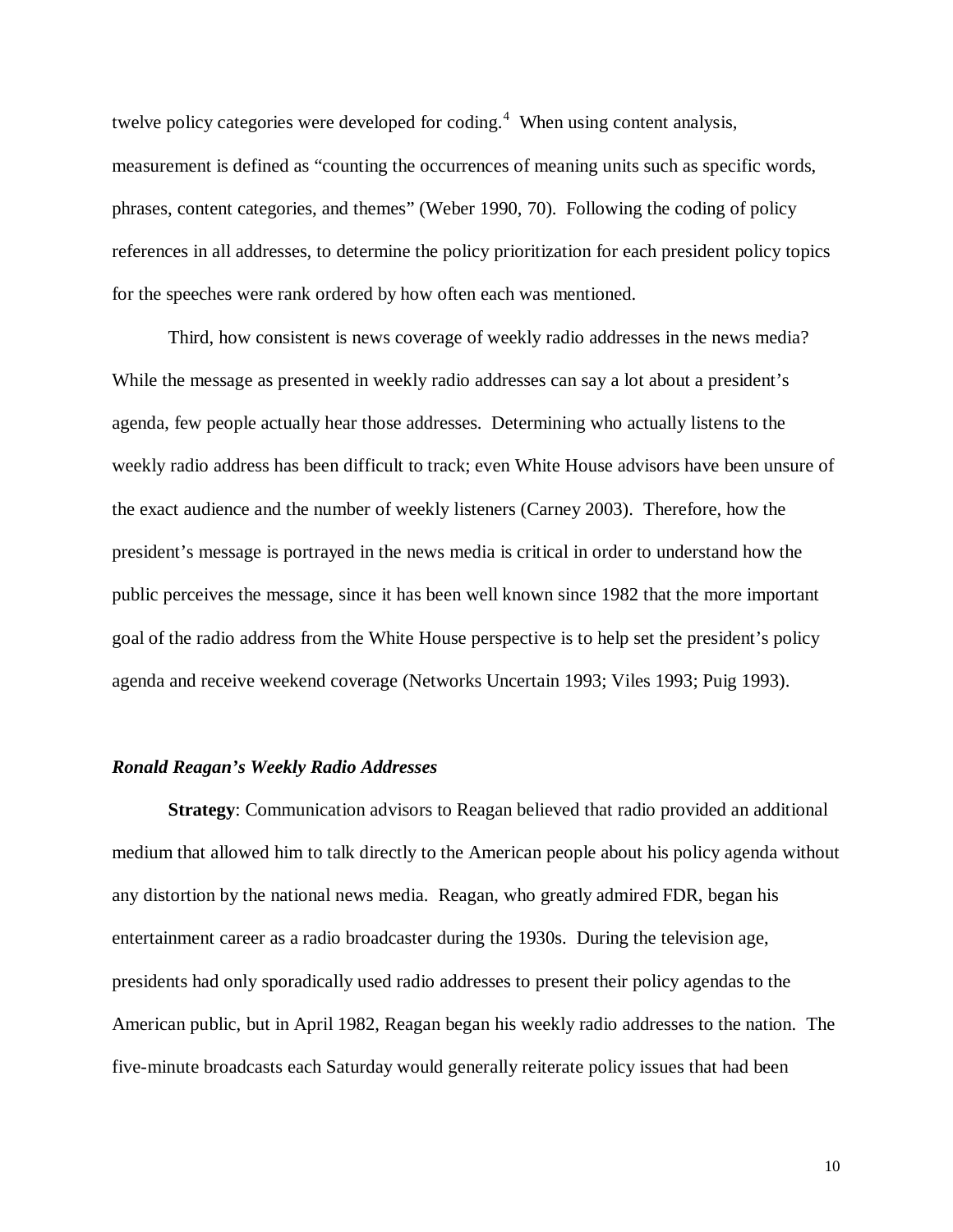earlier discussed in other public venues by both the President and his advisors. Like during his television appearances, Reagan would provide a simplified and straightforward version of Washington politics to his listeners, often appealing to his fellow Americans to aid him in his fight against the evils of the political world (like the corruption of big government in Washington or the spread of global communism), and he always presented his position on policies as the reasonable alternative to which the average American could relate (Han 2001, 181).

Along with speeches from the Oval Office, Reagan used his weekly radio addresses as his "principal means to converse with the American people." His down-to-earth speaking style came through over the radio just as it did through television, and gave him the opportunity to share his vision and goals for America. Reagan's public speeches always focused more on the broader vision for America's future, not specific policies, and the five-minute radio format was the perfect opportunity for him to share his views with citizens while not overwhelming them with facts and figures. Reagan was always able to master the medium that he was using, which certainly aided the job of his communication advisors. Radio was also one of the only means of communication for the president during the Iran-Contra scandal—he took a four-month absence from most public appearances, and while not answering questions about the scandal, his weekly radio addresses still provided policy continuity. As communications advisor Tom Griscom states, "It is important for each president to know their communication strengths and how to incorporate them into their administration . . . Reagan understood his strengths and how to make those strengths available for public consumption" (Griscom 1997, 64-66).

In addition, one of the greatest successes of the Reagan administration was its ability to control the political agenda, as well as setting the terms of public debate, and the radio addresses became part of that overall strategy. The administration adopted basic news management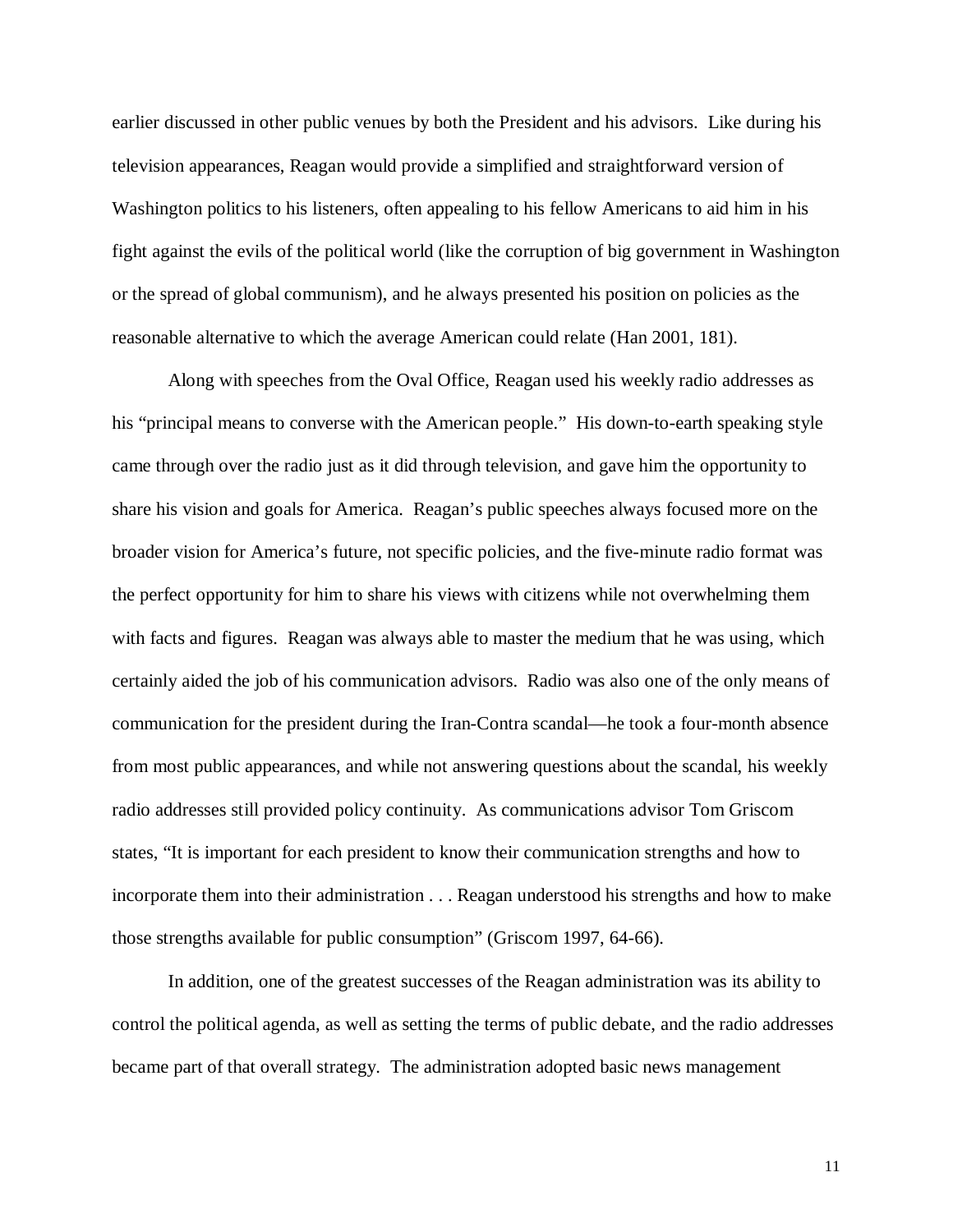principles, including the use of a consistent theme and delivering the line-of-the-day to the press, which developed each morning and was passed throughout the administration. Reagan's aides had realized that their greatest asset was the President himself, and began using two basic tactics to get his message to the American people: public appearances would be carefully staged and controlled to emphasize Reagan's personality, and he would be promoted as a can-do leader rather than placing any emphasis on a political philosophy (Hertsgaard 1988, 33-37, 105-106.) According to *Washington Post* journalist David Broder (1987, 176-199), the policies and priorities of the communication staff included limiting direct access to the President, making news management a major priority for trusted White House aides and cabinet secretaries, and shutting down the flow of information from lower levels of the administration. As a result, the Reagan administration has been acknowledged for its "stunningly successful news management."

In 1986, Reagan (1986) wrote an article that appeared in *Broadcasting* in which he discussed his love of radio as a medium and his goal in delivering weekly radio addresses:

Some journalists have suggested recently that the radio address should make news every week. More often than not the address does make headlines, but that was never my intent. I initiated the White House radio series on April 3, 1982, because I believed there was so much conflict and confusion coming out of Washington it was hard for people to know what was really happening.

However, his advisors were more intent on making the radio addresses as newsworthy as possible and maximizing positive coverage for the President. For example, in preparing for Reagan's first radio address on the administration's economic recovery plan (delivered on April 3, 1982), communications director David Gergen, who played an integral role in the radio addresses during his three year tenure between January 1981 and January 1984, was concerned that the talk would not "have anything new to say . . . My bet is that the unemployment number tomorrow will be over 9%. If we have a line saying that it won't go much higher, or something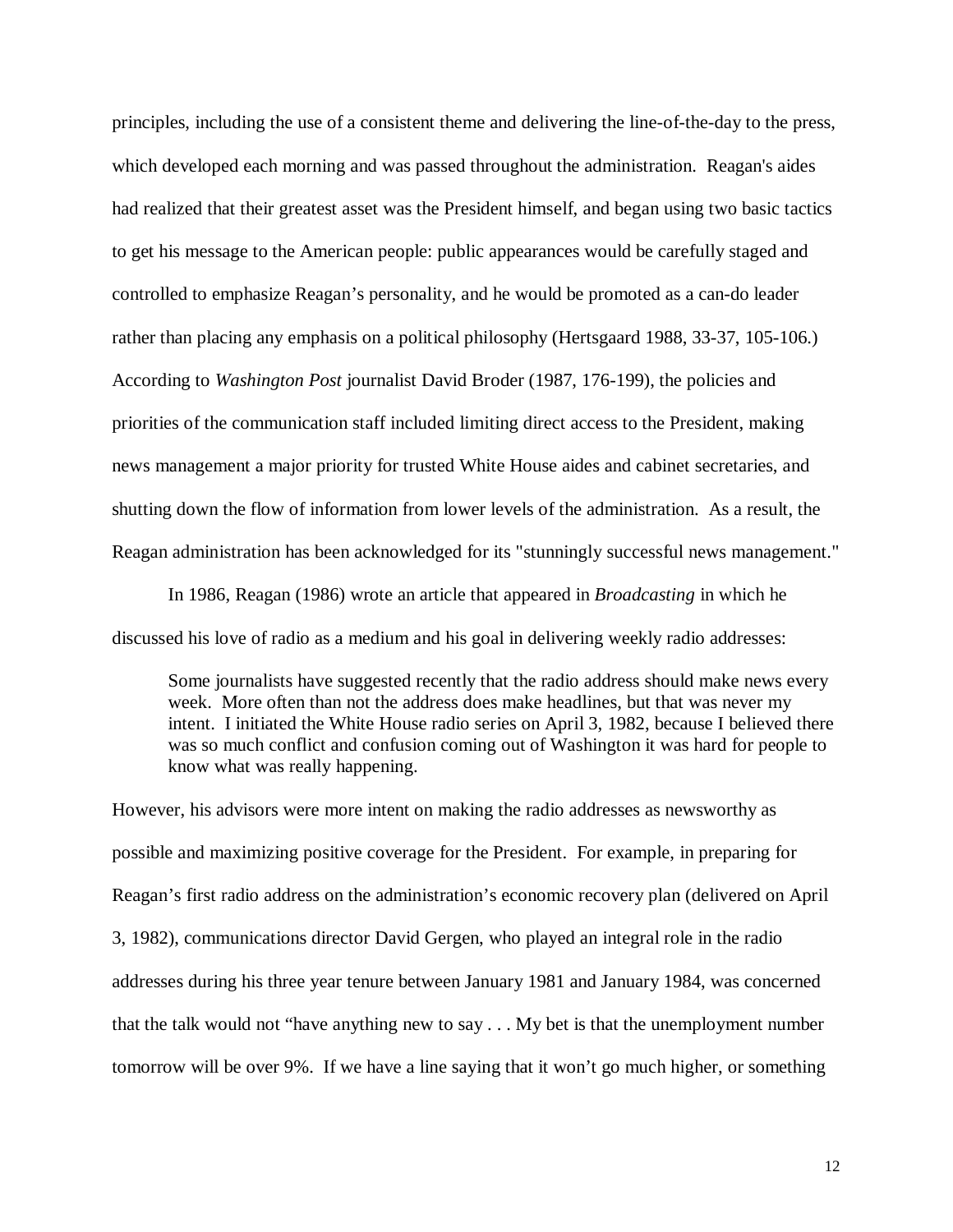to that effect, that would also make the speech more newsworthy" (Gergen 1982a). The following month, the May 1<sup>st</sup> radio address was to serve as a follow up to Reagan's April 29<sup>th</sup> address to the nation on the federal budget and his urging of Congress to support a constitutional amendment for a balanced budget. After reading the draft of the speech, Gergen wrote in the margins that he "thought this speech was going to have more on const'l amendment—that's supposed to be the heart of it & headline (sic)" (Gergen 1982b).

In 1983, during the second year of the weekly radio addresses, newsworthiness was still a major concern. In preparing the March 2, 1983 radio talk on unemployment, Gergen (1983a) critiqued the draft as having

some good material here, and while it's dry, I think the distinction between cyclical and structural unemployment is worth making. My concern about the speech is that it isn't newsy enough to get much attention. It also needs a little more topicality—after all, the leading indicators today made their biggest single jump in 33 years and unemployment numbers will have come out just the day before he speaks.

However, not all topics deemed newsworthy were incorporated into radio addresses. In October 1985, communications director Patrick Buchanan (1985), who had replaced Gergen in January 1985 after the position had remained vacant for nearly a year during the 1984 campaign, urged other top officials to have Reagan discuss the AIDS epidemic.

With the number of AIDS cases moving toward the 14,000 mark, and the number of dead at or near 7,000, with the story making the press every day, and becoming the medical story of the decade, if not the century—ought we not consider putting the President down on record in a radio speech on the subject. I could guarantee an interested reception from the national press.

Despite Buchanan's suggestions, Reagan never delivered an address on this topic.

Along with making the news, other strategic issues were considered by advisors when

preparing the weekly radio addresses. For Reagan's May 14, 1983 talk on small businesses,

Gergen (1983b) complained about the lack of personalization in the draft: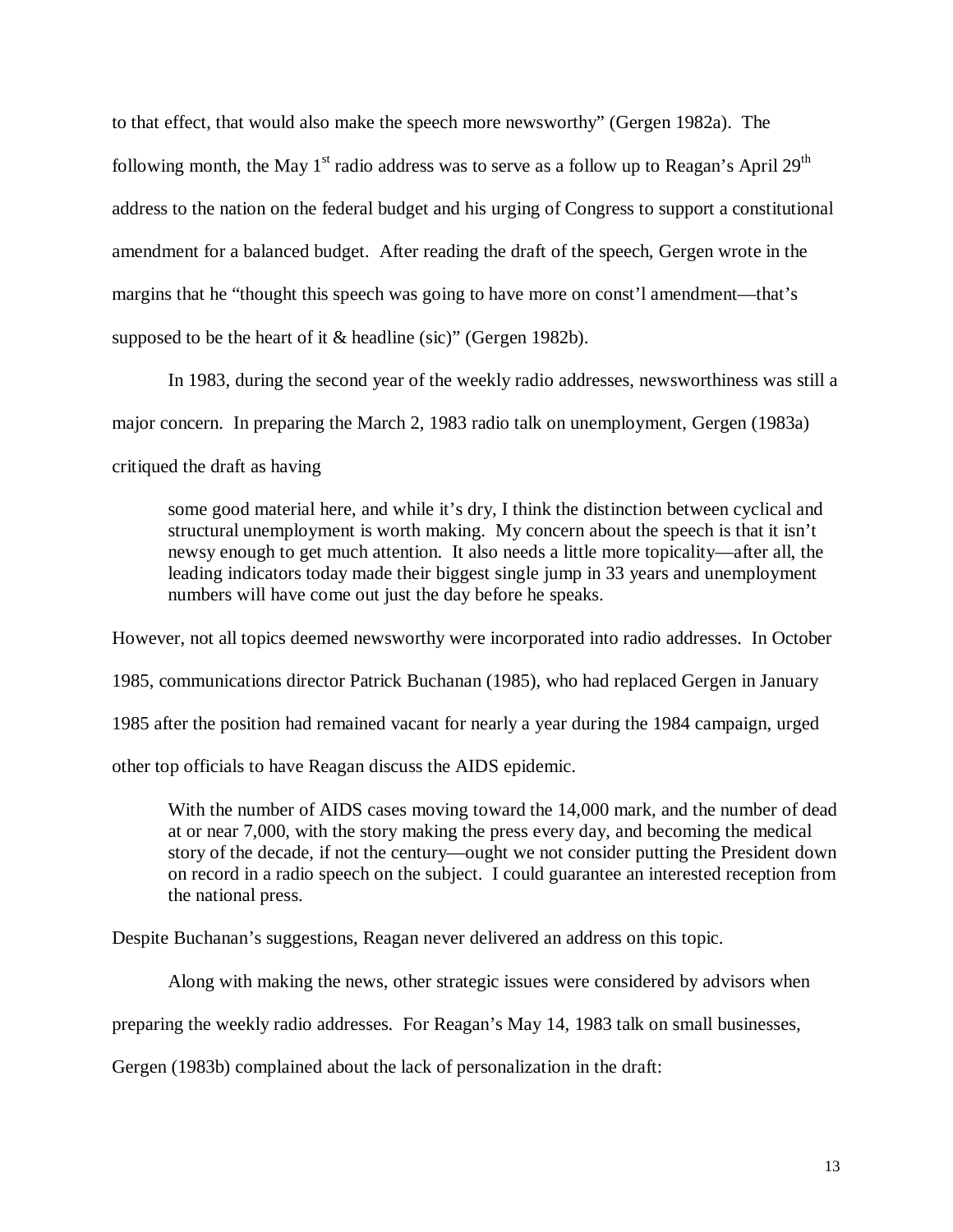Speech is ok, but I think we miss a good bet when we don't personalize speeches like this. Just this week, RR presented awards to the top small business leaders across the country—and they represented the best in the U.S. Winners were a Hispanic family, and among the others were many minority leaders and women. Why not play up people like the Ruiz family—would help in all sorts of way. RR has been excellent in his radio speeches in past by personalizing. Can we do that here, or is it beyond us?

Radio addresses also served an important purpose in maintaining control over the news agenda,

reiterating other policies discussed by Reagan in other venues, and keeping Reagan one step ahead of Congress in promoting his particular views. William P. Clark (1983), assistant for National Security Affairs, urged communication advisors to have the July 16, 1983 speech target the issue of arms control and reduction (which it did):

You are well aware of the fact that support on the Hill for the M-X is slipping. In order to reverse this dangerous trend, it is vital that the President remain out in front on this issue and continue to exhibit 'flexibility' and enthusiasm for arms control. I, therefore, strongly recommend to you that the President's July 16 radio address deal exclusively with arms control.

Radio addresses were also an excellent opportunity to promote White House initiatives under one common theme, as evidenced by Reagan's address on education and drug abuse on September 6, 1986. This address included discussions on a recent National Governors Association report on education, a new White House report on the nation's elementary schools, and a Department of Education report to the First Lady about schools without drugs. As one memo suggested, "As schools are opening, it would be a good time for the President to speak to students and parents about some of the education themes with which he's come to be identified: standards, discipline, values, parental involvement. Furthermore, there are several new developments which might serve as useful 'pegs' for his discussion" (Kristol 1986). Toward the end of Reagan's second term, his advisors became concerned about the content of his radio addresses as he began to receive criticism from the national press for not presenting new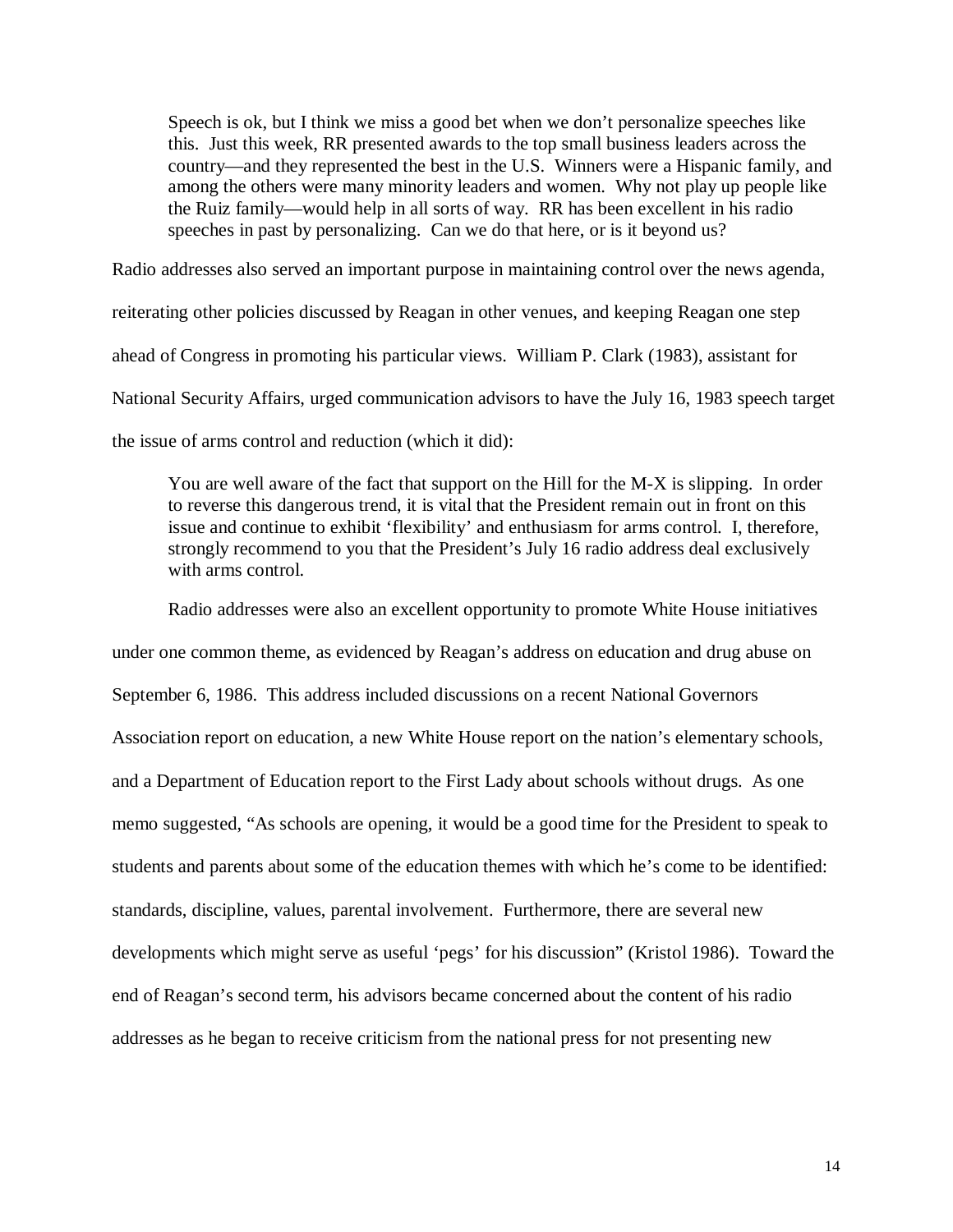information in his public remarks. In preparation for the Feb. 7, 1987 radio address on welfare,

#### one memo noted

Pages 2 and 3 are taken almost verbatim from a radio speech on welfare the President did about one year ago. Given some of the criticism of the State of the Union Address as stale and reporters' enterprise in tracking down text in that speech that had been used before, we would suggest that some of the material on these pages be dropped or revised. As drafted, the speech puts the Administration's welfare reform initiatives in a context that could generate criticism about the 'same old stuff from the Administration' in an area where we are trying to undertake thoughtful, new reforms (Tupper 1987).

When the weekly radio addresses first began in 1982, many journalists wanted to know the exact audience for the President's messages. Network officials have never been able to provide a true estimate, although Mutual Broadcasting claimed in 1982 that 245 of their 940 affiliates carried the address, with an estimated audience of 1.5 million. Reagan's deputy press secretary, Larry Speakes, estimated that 1,000 stations were carrying the remarks in 1982, but that figure was never substantiated. ABC, NBC, Associated Press and United Press International also carried the radio addresses each week, with CBS as the only holdout among major networks (Networks Uncertain 1982). While considered successful for Reagan, the radio broadcasts were not without their problems or controversy. When they began, equal time issues arose, which later required radio networks to allow equal time for a Democratic response. In 1983, the AP and UPI announced that they would no longer carry the speech live each week due to Reagan's status as a presidential candidate, covering both the President's remarks and the Democratic response as news events on a delayed basis. A flap also occurred in 1986 between the White House and Ron Nessen, vice president of news for Mutual Broadcasting and former press secretary to President Gerald Ford, when Nessen ignored an embargo on a Reagan radio address that had been taped in advance. Six weeks earlier, Nessen had decided to drop the live broadcast of the weekly speeches due to lack of newsworthiness, calling the speeches a "rehash of his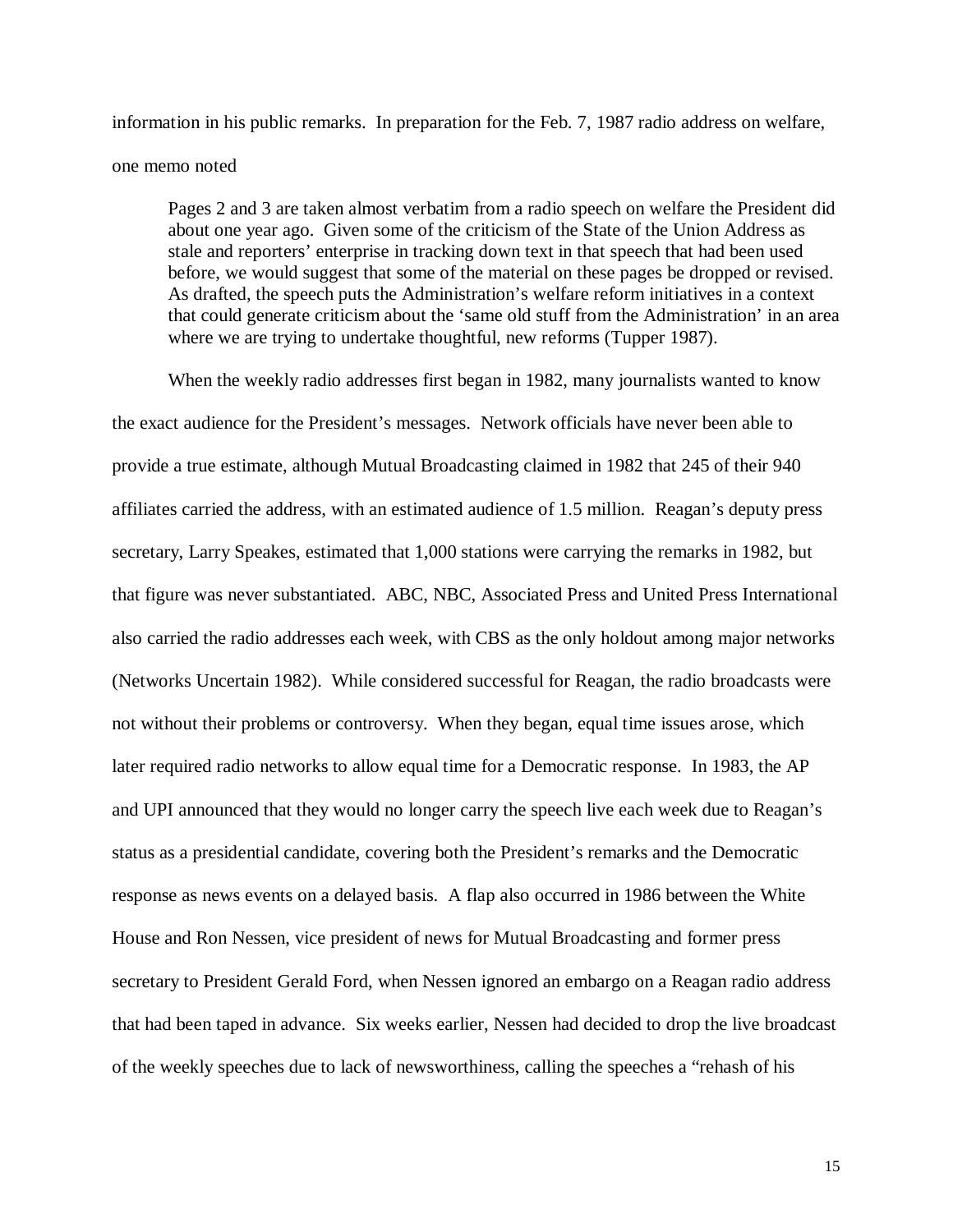previously enunciated views on various topics." According to Nessen, the embargoed speech contained "real news" and necessitated its airing a day before scheduled. Nessen was harshly criticized by White House officials, including Speakes, who threatened "punitive action" against Mutual. Nevertheless, Nessen defended his actions by stating that "he had been troubled by the arrangement of airing the weekly presidential and Democratic statements for some time because it surrendered to the politicians what is the basic responsibility of the media—deciding what is and what is not news" (Mutual Clashes 1986).

In 1985, advisors developed a strategy to take one of the radio addresses global in an attempt to maximize news coverage and better manage the news. Reagan's radio address on Nov. 9, 1985, in which he discussed the upcoming summit in Geneva with Soviet leader Mikhael Gorbachev, was delivered from the Voice of America headquarters in Washington, D.C. instead of the usual Oval Office location. The broadcast was heard throughout the world in seven languages, including Russian, in at least seventy-five countries "as a prelude to the upcoming meetings in Geneva" (Hooley 1985). The address was also televised by satellite transmission via Worldnet to Western and Eastern Europe from the VOA headquarters, with two goals: "guaranteeing maximum foreign utilization of this speech . . . [and] increased audience and network attention in the U.S." Separate from the usual network feed, the United States Information Agency provided a second radio pool, to feed the address in forty-two languages to an estimated 120 million people. White House public relations advisors worked hard to promote the event to ensure that the American television networks could also prepare for the broadcast (Board 1985). Advisors were pleased with the resulting coverage. Charles Z. Wick, Director of the United States Information Agency, called the event "nothing less than a great public diplomacy success." According to Wick (1985), the address was audible on two separate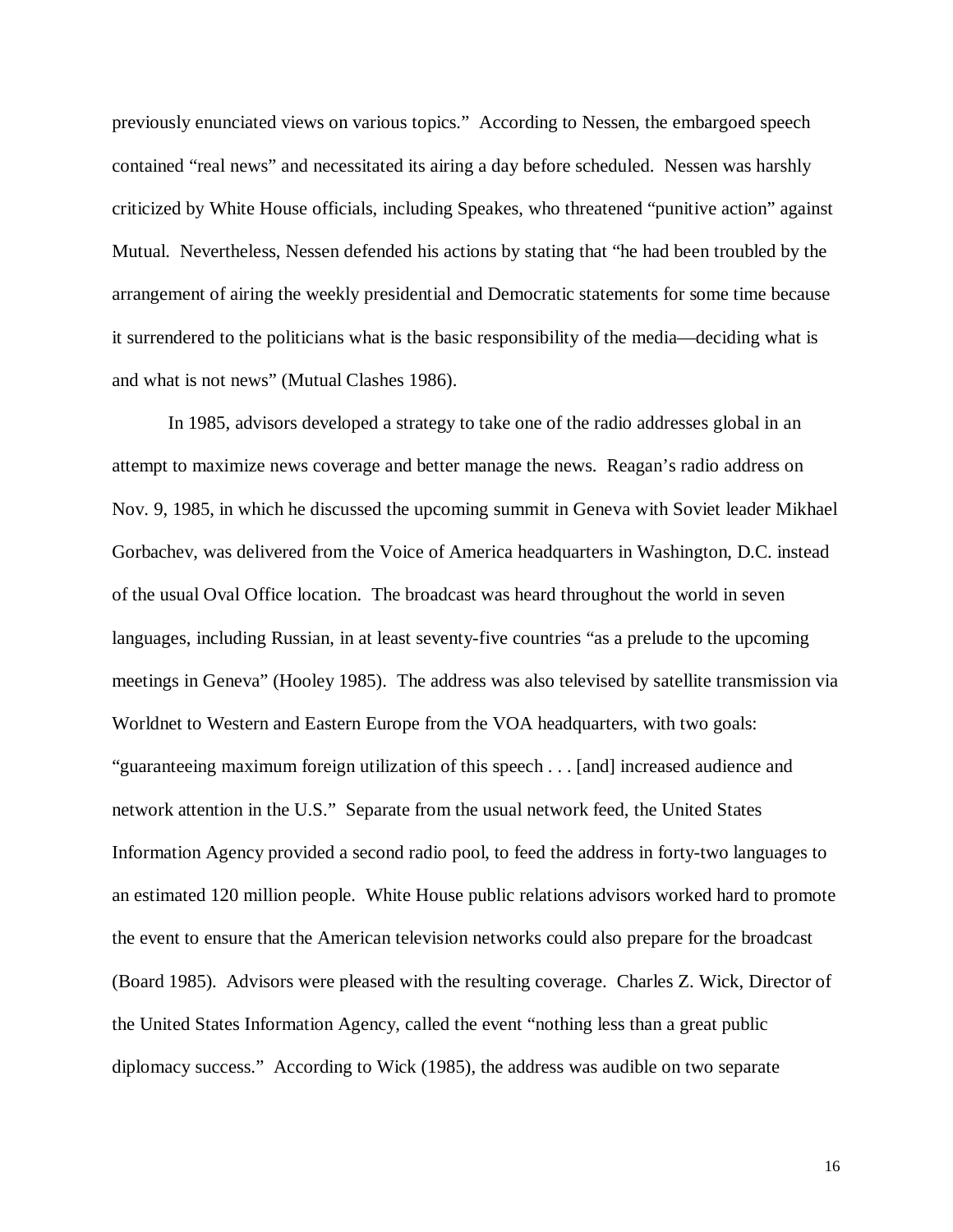frequencies in both Moscow and Leningrad, and the event "resulted in excellent TV placement all over the world" with an estimated 100 million viewers, including foreign editorials that "cast the President in the mold of the 'President of Peace.'" Assessed by the White House, American coverage of the event was a great success as well, including CNN's live broadcast of the entire speech, a "healthy segment" on the NBC Nightly News (ABC and CBS news were preempted by college football), a lead story on ABC's Nightline with segments of the address, and "lengthy stories" in the *New York Times* (including the entire transcript), *Washington Post*, *Los Angeles Times*, *Washington Times*, *Dallas Morning News*, *Baltimore Sun*, *Chicago Tribune* and *Philadelphia Enquirer* (Board 1985).

In their analysis of Reagan's radio addresses, Rowland and Jones (2002) conclude that Reagan was "a sophisticated and involved rhetorician who skillfully chose among the available means of persuasion to appeal to the broadest possible audience." The study concludes that the radio addresses support the revisionist view of Reagan as a communicator—that his rhetoric was more moderate and inclusive than conservative and exclusive, and that he was an involved participant in the creation of his public remarks and not just a former actor delivering lines. On foreign policy issues, Reagan may have taken a conservative view in his radio addresses, but he avoided discussing social domestic issues that appeal to conservatives (like abortion or school prayer) and took an "inclusive worldview" by directing many of his addresses to minority groups and women. The radio addresses also offered much substantive information based on "rational argument in general and statistical proof in particular," and that Reagan also defended his approach to reforming, rather than opposing, federal programs (Rowland and Jones 2002). In his early study on the Reagan radio addresses during the first term, Martin concludes that from a strategic standpoint, the administration was pleased with the outcome of the weekly events in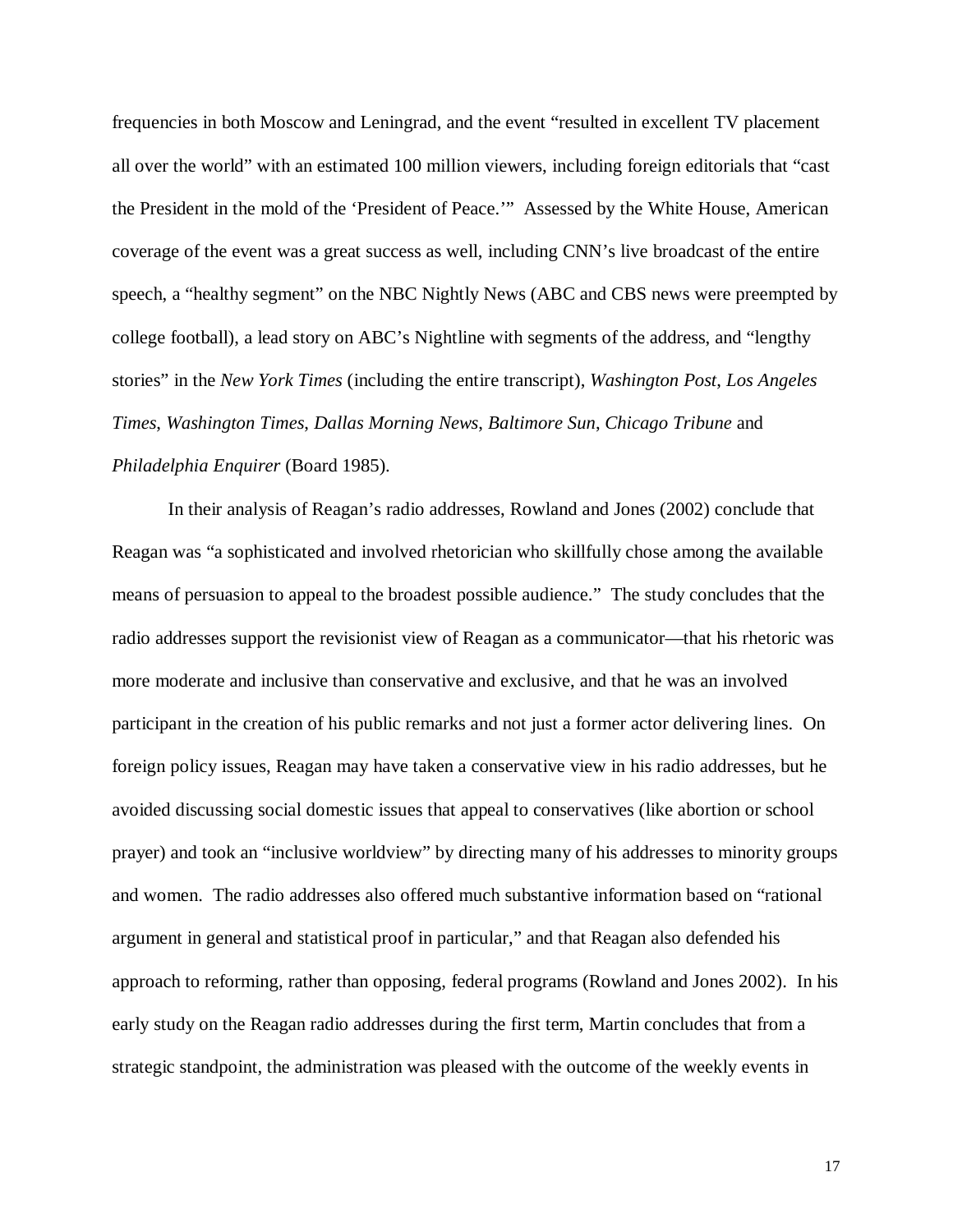that "the attention his views usually receive in the press and broadcast media, even when countered by opposition spokespersons, does more good than harm to his Administration's goals" (Martin 1984).

**Policy Prioritization**: In each year, the policy prioritization in Reagan's radio addresses focused on either economic or international issues, with much less attention paid to domestic issues. Beginning in 1982, and later throughout 1988-89, the category of Domestic Fiscal/Monetary issues outranked all other policy issues in Reagan's radio addresses during 1982, 1984, 1986, and 1987. During the remaining three years (1983, 1985, and 1988-89), the Diplomatic/Military category outranked all other policy issues (See Table 1). The policy prioritization in Reagan's radio addresses is consistent with that of his major public addresses in focusing most prominently on economic and international issues. In 1981 and 1982, Domestic Fiscal/Monetary policies received the top priority in Reagan's major public addresses, while the Diplomatic/Military category ranked first during Reagan's remaining six years in office (Han 2001, 196-198).

**News coverage:** From the beginning in 1982, members of the Reagan administration were open about their strategy for using weekly radio addresses, "designed to bypass the press and go directly to the public, just in time to make the widely circulated Sunday newspapers" (Herbers 1982). Table 2 shows the frequency of stories in the Sunday edition of the *New York Times* and the *Washington Post*, as well as stories during the Saturday evening broadcasts for each of the network news programs that focused solely on, or prominently featured, a discussion of the President's weekly radio address. Accessed from LexisNexis, news stories in the *New York Times* (filed from either the national or foreign desks and appearing in the front section of the newspaper) and the *Washington Post* (appearing in the front section of the newspaper)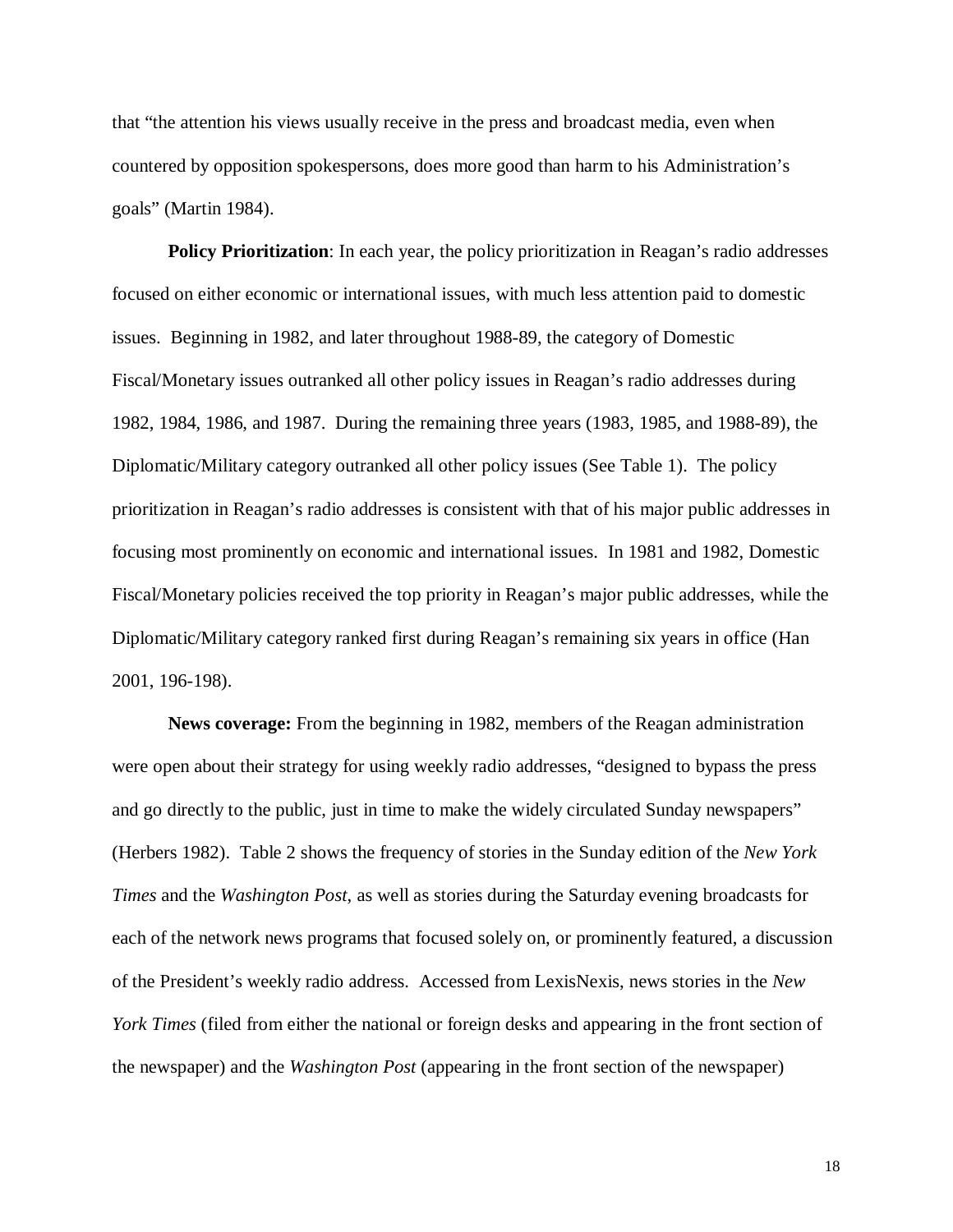included those published in the following Sunday edition.<sup>[5](#page-29-1)</sup> Stories from each of the networks were accessed on the Vanderbilt Television News Archives. The number of stories appearing in the *Times* or the *Post* does not reflect a weekly average, since some Sunday editions included more than one story/reference to the radio address, and other Sunday editions included no stories or references. While the data does not include a categorization of stories by policy topic, the numbers do imply that both newspapers considered the weekly radio address a regular topic of interest to Sunday readers. In addition, a number of stories appeared in each paper on other days of the week either previewing upcoming topics or referencing past topics discussed in the president's weekly radio talks.<sup>[6](#page-29-2)</sup> The television networks were a bit slower in covering the radio address on a regular basis (particularly ABC), but provided coverage to about one-fourth to onethird of the weekly events.

**1982 1983 1984 1985 1986 1987 1988-89 NY Times** 20 41 23 48 43 45 25 **Wash. Post** | 21 | 31 | 16 | 38 | 25 | 27 | 16 **ABC** 0 1 1 16 14 21 9 **CBS** | 7 | 19 | 6 | 12 | 15 | 20 | 11 **NBC** 9 13 2 20 13 21 11

**Table 2 – News Coverage: Stories on Reagan's Weekly Radio Addresses**

#### *Bill Clinton's Weekly Radio Addresses*

*Strategy:* Following the Reagan tradition, Bill Clinton delivered his first weekly radio address on Saturday, February 6, 1993. While many stations carried the first broadcast live, just as they had done with Reagan, other stations refused to carry the address at all. Recognizing that Clinton's radio addresses, just like Reagan's, would be "used more as an opportunity to set the agenda for weekend news coverage than to reach a live audience via radio," many radio networks were skeptical about the importance of airing the weekly broadcasts (Viles 1993). For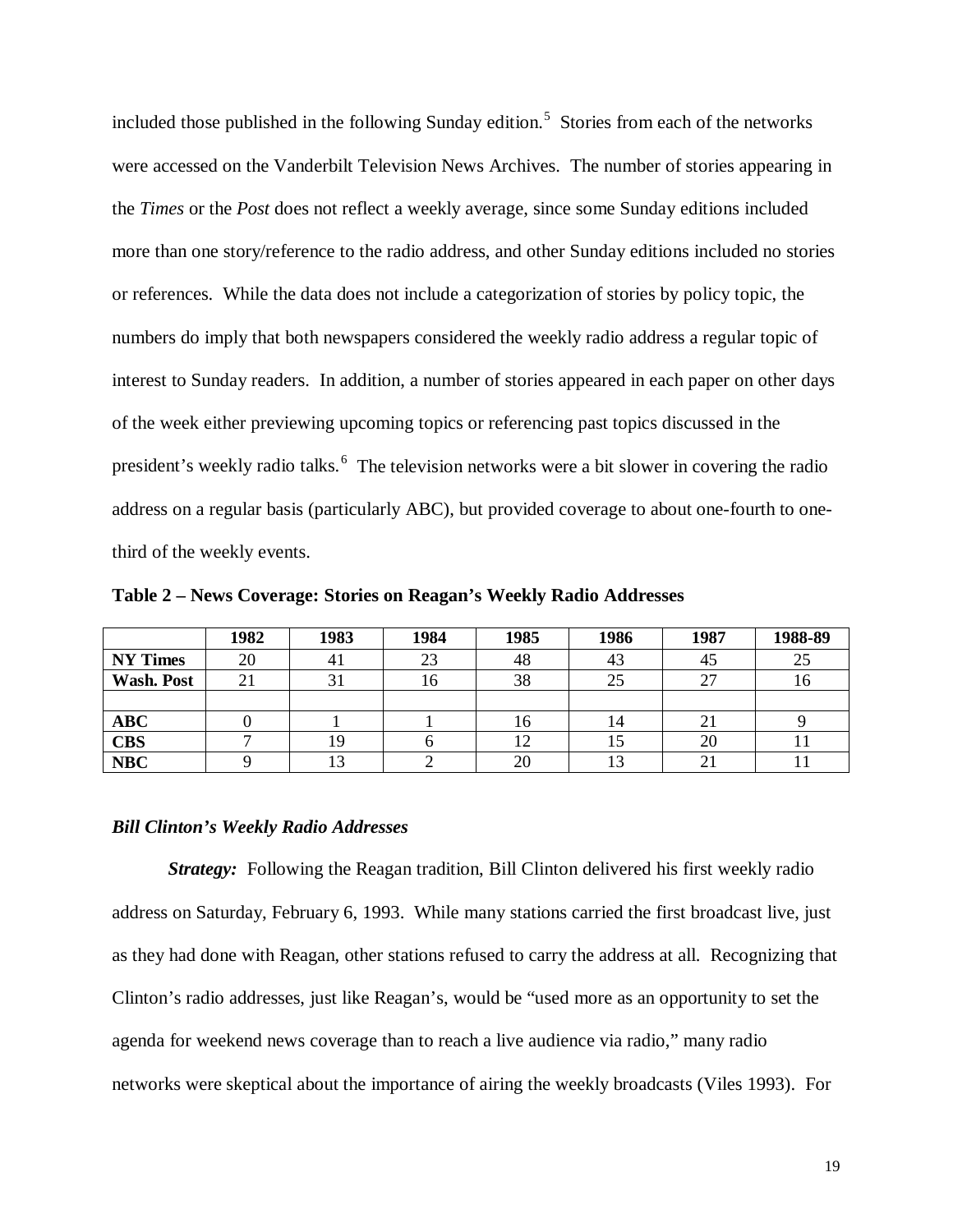example, by October 1993, none of the eighty stations in the Los Angeles-Orange County area, one of the nation's largest media markets, were carrying Clinton's weekly address. White House advisors insisted that the address was a great opportunity for the President to "reach out and communicate directly to the American people," while many station managers insisted that any newsworthy highlights would be covered later in the news day (Puig 1993).

According to Megan Moloney (interviewed August 1, 2001), Clinton's Director of Radio and Television Production in the Office of the Press Secretary from February 1997 to December 2000, approximately 100 stations across the nation carried the weekly radio address. By Clinton's second term, thirteen of the top fifteen media markets carried the address (San Francisco and Atlanta did not). The exact number of stations was difficult to track because the radio address did not include commercials; therefore, the stations did not report carrying the address. But those carrying it were a mix of urban and rural, and all of the major radio networks in the country had stations that carried the address (ABC, CBS, Westwood One/NBC/Mutual, Associated Press, UPI Radio, Standard, NPR, USA, American Urban Network, and CNN). Also by the second term, roughly forty percent of the broadcasts were live, while the rest were recorded usually on Friday afternoon (either in the Oval Office or wherever the President was traveling). Live broadcasts were originally distributed through the Washington Area Network Distribution, with production rotated among the various networks, but this was taken over by ABC in June of 1995. Clinton's live broadcasts were often late, and several networks had threatened to stop the production due to scheduling and technical difficulties. The number of stations carrying the broadcast reached its peak in 1995, but began to decline in 1997.

The use of radio played an important role in the development of a communication strategy in the Clinton White House (Moloney, 2001). For example, Clinton held a talk radio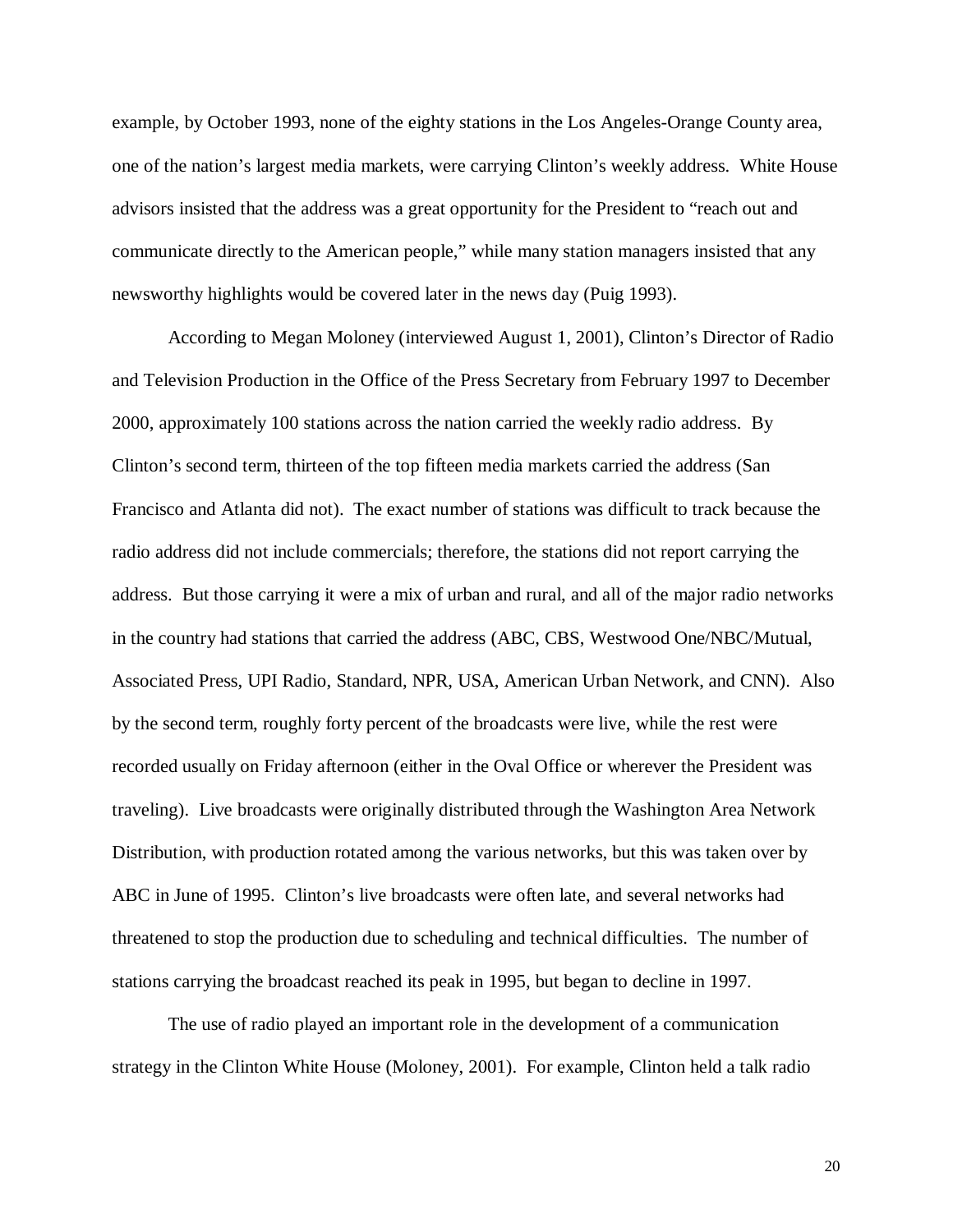day at the White House in 1994 during his unsuccessful bid to pass major health care legislation, White House studios were made available to radio stations for broadcasting live from the White House, and Clinton regularly participated in radio interviews and conference calls. The radio actuality service was also an important part of the radio strategy, and messages were often statespecific. Beginning in 1997, a voice mail-based system provided information to stations by geographic region or by presidential events with two or three pieces of sound available each day. The Press Office also received several letters, e-mails, and phone calls each month from citizens asking where they could hear the weekly radio address. According to Moloney, "This was a good indication that people were getting the message about the radio address." Responses to these inquiries would include an attempt to match the person with a radio station in their area that carried the address. The audio was also posted on the White House web page, as well as a transcript, and C-SPAN would also air the audio on Saturdays. In 1996, a written Spanish translation was often read on Spanish radio stations.

According to Moloney, the Clinton administration "realized early on the importance of the history of radio addresses, going back to FDR's Fireside Chats. This played a very strong part in the decision to use radio, since it was a way of reaching out to people through a common medium. The use of radio, especially radio addresses, is important. For example, the President wanted to reach out to the agricultural community, and this represents a group that is really tied to their radios. The weekly radio address was a way to reach out directly to these listeners." Issues discussed in the radio address often focused on a second tier issue that was not being covered as heavily that week in the news. The radio address got the information out, Maloney said, although the main audience was the Sunday newspaper readers and to generate news on the weekend talk shows. For example, when federal grants were being distributed, newspapers in a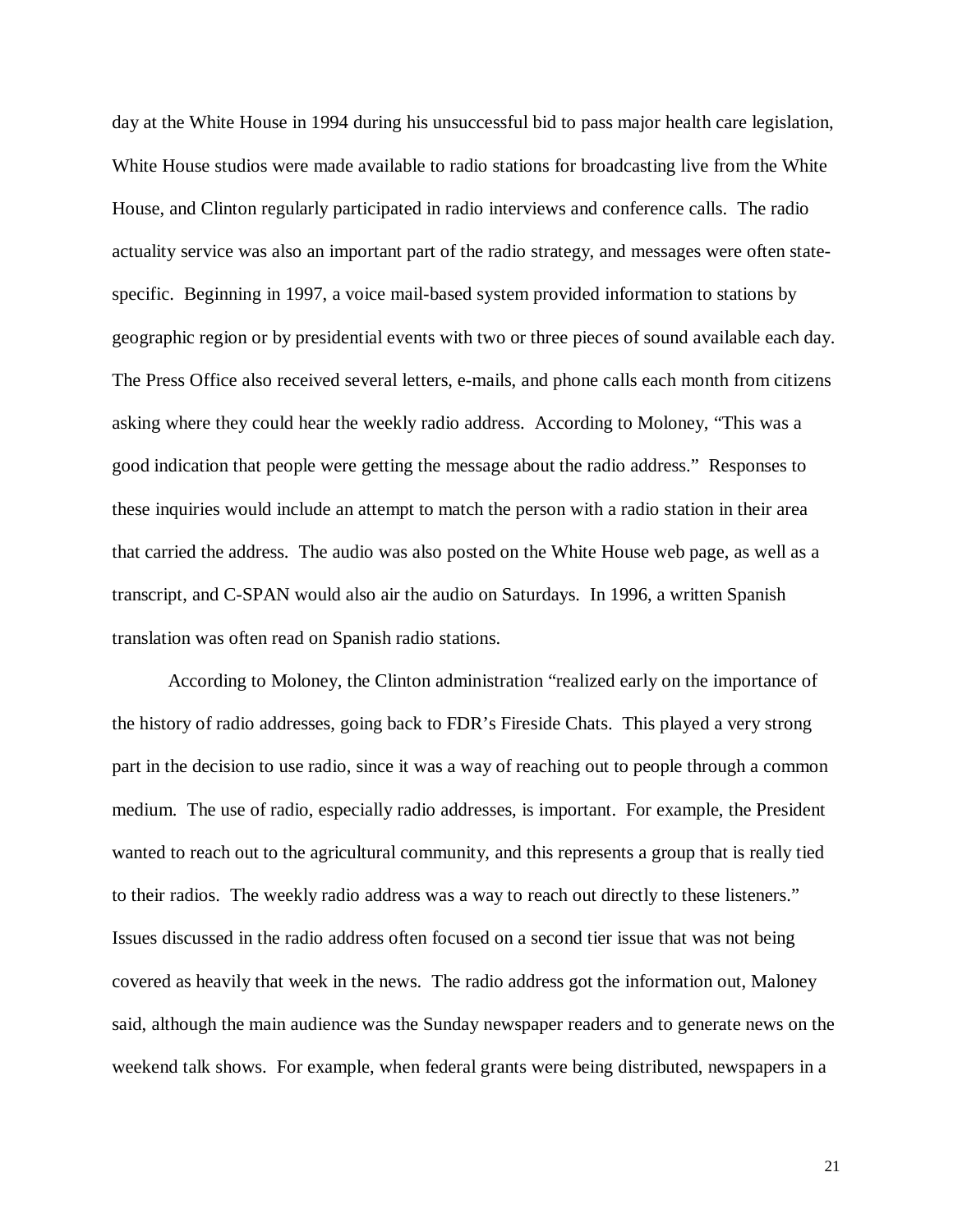particular city or state that was the recipient of the grant funding would be contacted in advance with the news under an embargo. A story would then usually appear in the local Sunday paper about the program and note that Clinton had announced it during his weekly radio address. Other topics included standard seasonal stories, like food safety at the start of summer or an annual message related to the observance of Veteran's Day. According to Moloney, "Often, the radio address was an opportunity to address a policy issue for the first time, or to reiterate an issue of major national importance," and pre-recorded addresses could also be changed at the last minute to keep up with developing national or international events.

Clinton occasionally made joint remarks during the radio address, including with his wife, Tipper Gore (on issues of homelessness and mental health), British Prime Minister Tony Blair, and Nelson Mandela. Vice President Al Gore filled in twice for Clinton during the second term, delivering the weekly address once when Clinton had laryngitis, and the other time when Clinton was hospitalized for a leg injury. The recording and broadcast of the address from the Oval Office was always a big event, with usually more than 100 people in attendance, including staff, family, friends, and other individuals related to the topic. Clinton had originally recorded the address in the Roosevelt Room, but it only held forty people and the address later moved to the Oval Office. This was also an excellent chance for photo opportunities, with the event similar to a bill signing in the Rose Garden. Whether live or recorded, Clinton would often go "off-script" when delivering his remarks, and according to Moloney, he was "amazing at inserting information and getting all the necessary information in while not following the script." Clinton would also "go long" with his radio addresses, and during the second term some stations, including WTOP in Washington, D.C. threatened to stop carrying the address. Moloney implemented and imposed the "five minute" rule, insisting that the President finish his remarks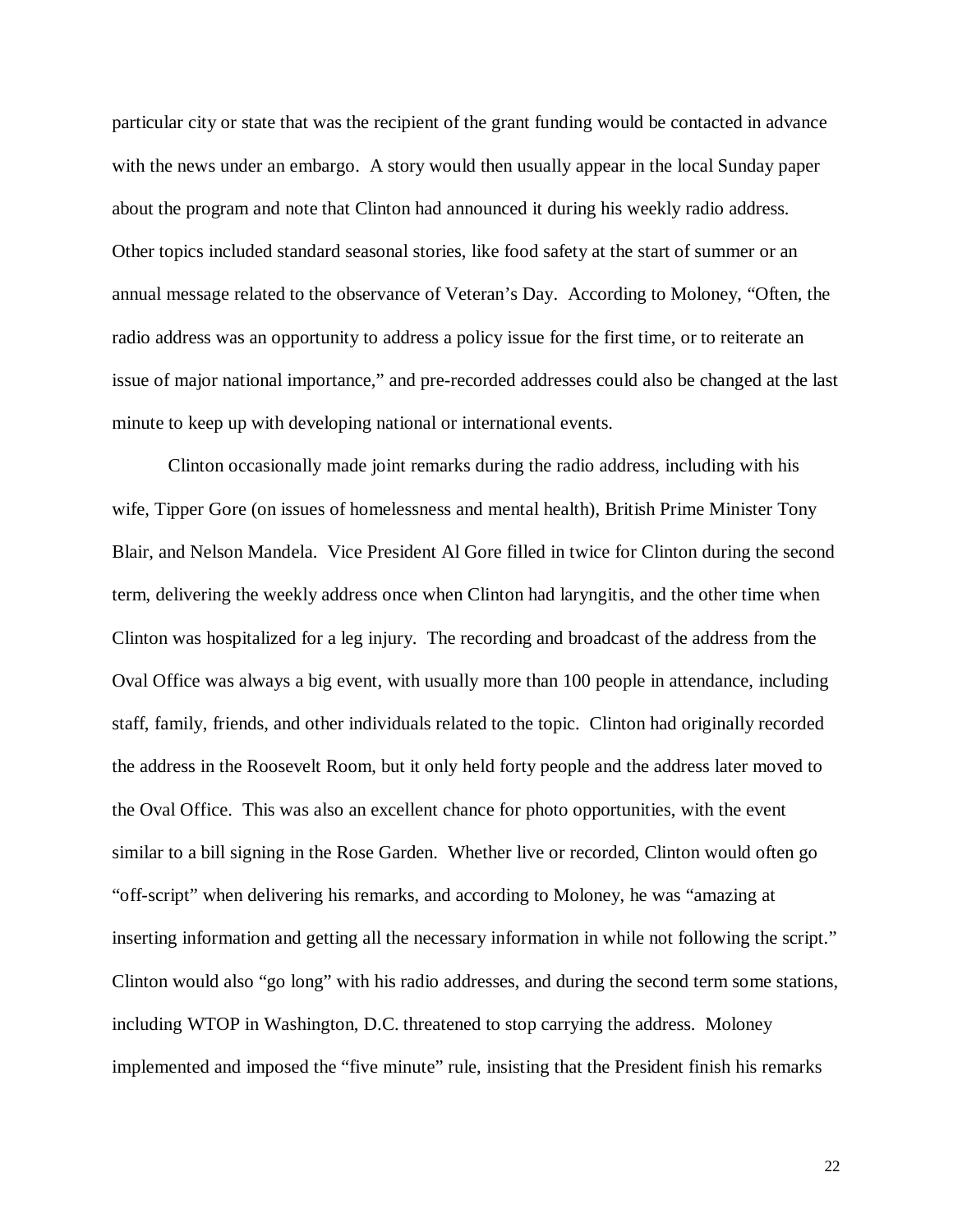within the allotted time. As a result, Clinton took great pleasure in getting as close to the fiveminute mark as possible, and would usually ask, "How long was it?" at the conclusion of each address (Moloney, 2001).

*Policy Prioritization*: Unlike Reagan, Clinton's radio addresses focused mostly on domestic issues, with much less attention paid to international issues. During 1994, 1996, and 1999, Anti-Crime issues outranked all other policy issues. During the remaining years, Domestic Fiscal/Monetary policies ranked first in 1993 and 1995, Health Care ranked first in 1998 and 2000-01, with Education ranking first in 1997 (See Table 3). The policy topics covered in Clinton's radio addresses is consistent with that of his major public addresses in that it was "both expansive and diverse," especially in his attention to a wide variety of domestic matters (Han 2001, 237-238).

*News Coverage*: Table 4 shows the frequency of stories in the Sunday edition of the *New York Times* and the *Washington Post*, as well as stories during the Saturday evening broadcasts for each of the network news programs, that focused solely on or prominently featured a discussion of Clinton's weekly radio address. In general, the number of stories in both papers is slightly higher than for Reagan, while the number of stories on the television networks are similar to those during the Reagan years. Also like the Reagan data, several stories appeared in both newspapers on days other than Sunday that either previewed upcoming or referenced past radio addresses.[7](#page-29-3)

**Table 4 – News Coverage: Stories on Clinton's Weekly Radio Addresses**

|                   | 1993             | 1994 | 1995 | 1996 | 1997 | 1998 | 1999 | 2000-01 |
|-------------------|------------------|------|------|------|------|------|------|---------|
| <b>NY Times</b>   | 26               | רו   | 38   | 40   | 43   | 30   | 31   | 33      |
| <b>Wash. Post</b> | 15               | 18   | 38   | 37   | 34   | 39   | 37   | -45     |
|                   |                  |      |      |      |      |      |      |         |
| ABC               | $\bigcirc$<br>LÓ | 12   |      |      |      | 15   |      |         |
| <b>CBS</b>        | ι4               | 12   |      |      |      |      |      |         |
| <b>NBC</b>        | 10               |      |      |      |      |      |      |         |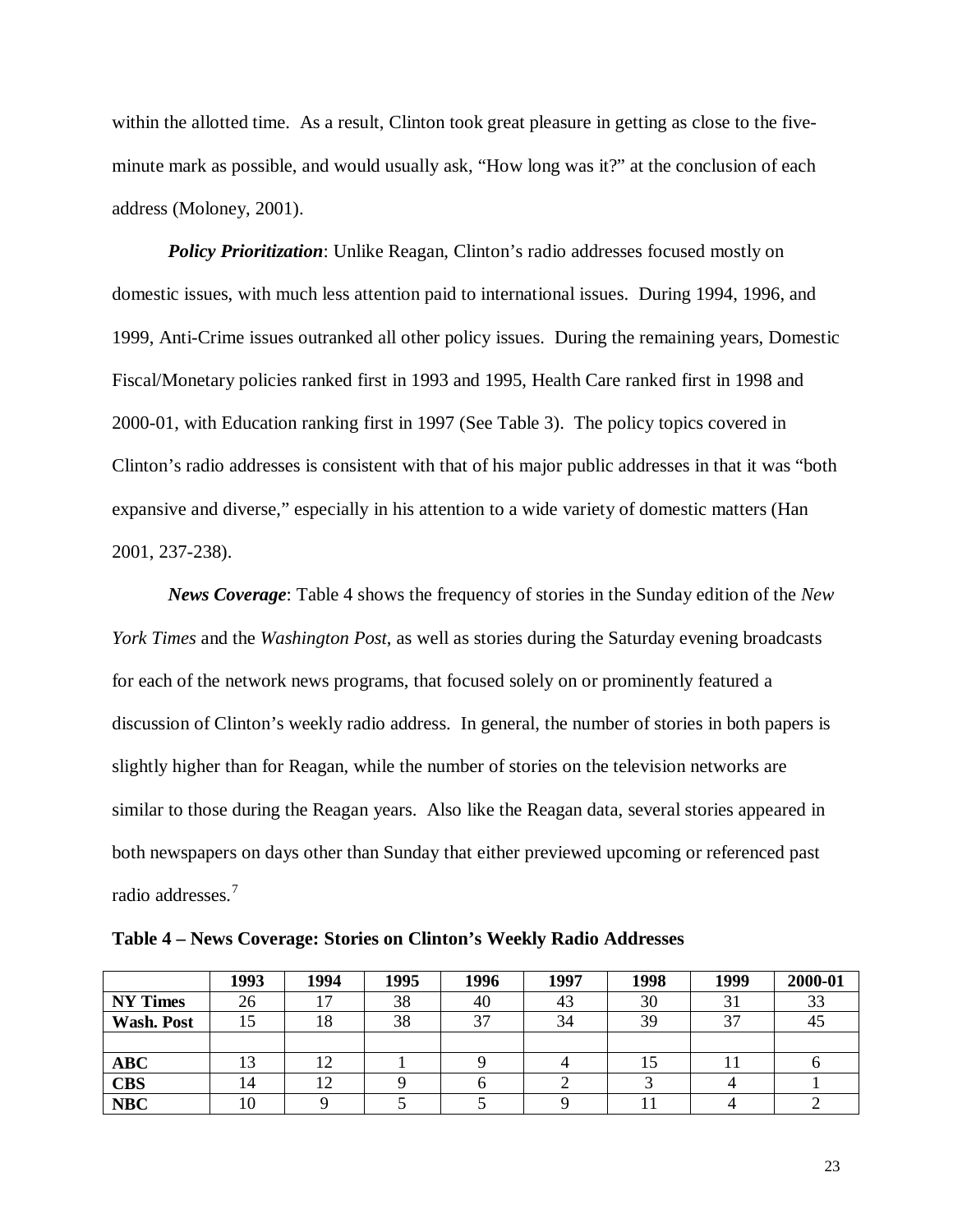#### *Analysis*

As Reagan wrote in 1986, "I do my Saturday broadcast live because it permits me to talk directly to people, and they know it. There is nothing between us—no editors, no reporters, no third parties of any kind. Live radio is a spontaneous, fresh event." However, it is safe to assume that most Americans do not actually hear the weekly message live or later in the day. Unlike FDR's Fireside Chats, which served as an important means for the president to communicate directly with citizens, the use of radio addresses during the television age seem to, first and foremost, satisfy the need for the White House to control as much of the weekend news agenda as possible.

Reagan and Clinton showed similarities in their strategic use of radio addresses, as well as some differences in the overall topic and style of the message. According to Sigelman and Whissell (2002a), Clinton presented a more active and positive image, while Reagan spoke to the average American. "To judge from what they said, the two presidents seem to have approached the broadcasts with more or less the same goals and in more or less the same frame of mind."

The use of radio by recent presidents serves as yet one more outlet for a policy message in an era saturated by various entertainment mediums. As Baum and Kernell (1999) point out, "[P]residents' diminished access to the national television audience will present a serious strategic dilemma in the future." The burgeoning cable industry has "ended the golden age of television" as presidents have begun to lose their television audience. However, some political observers have noted that even if a president is a strong communicator like Reagan or Clinton, too much of a good thing is not always a smart strategy. According to Lee Cullum (Buchanan 2002, 52), a political columnist with the *Dallas Morning News*, "[I]t's actually the plethora of information that is diminishing the power of the presidency. . . . FDR did only three fireside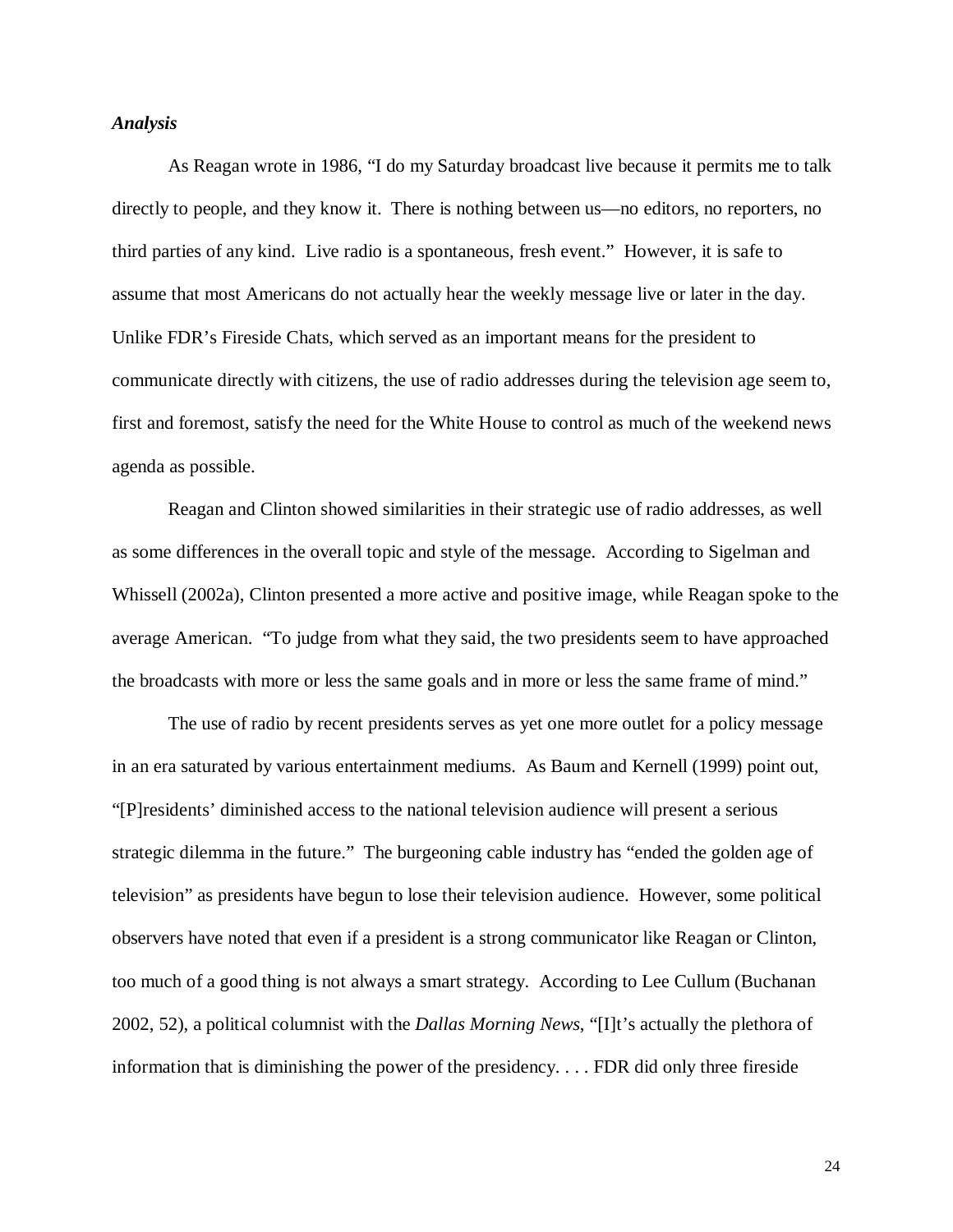chats a year . . . and yet they had enormous influence. I think today there are too many appearances by the president on television. It's become ho-hum. So I would say it has not increased the power of the presidency." So while the news media may be providing an additional outlet for a presidential policy message stemming from the weekly radio address, there is currently no evidence to suggest whether the result is positive or negative for the White House.

#### *Conclusion*

From the start of his administration in 2001, George W. Bush has continued the use of weekly radio addresses as a permanent part of his communication strategy. As a rhetorical event, the weekly radio address took on an increased importance and news value following September 11, 2001, as Bush frequently used the weekly event to update the American public on the status of the War on Terrorism. The White House web page also serves as a database for Bush's weekly radio addresses by providing a complete transcript, listed chronologically and by topic, of each address given since January 27, 2001. However, like Reagan and Clinton, Bush has been plagued by the difficulty of getting radio stations to broadcast the speech. According to Taylor Gross, the current White House director of Radio, most stations choose not to carry the broadcast. National Public Radio occasionally airs it on its "Weekend Edition" show, and hightech listeners can find the live broadcast each Saturday morning at whitehouse.gov (Atkinson 2003).

Strategically, radio addresses have become an important part of the presidential communication arsenal. Advisors to Reagan and Clinton (and now Bush) recognized the importance not so much in the president delivering an address that will be heard by millions of Americans (since that does appear to occur, although exact numbers are impossible to obtain),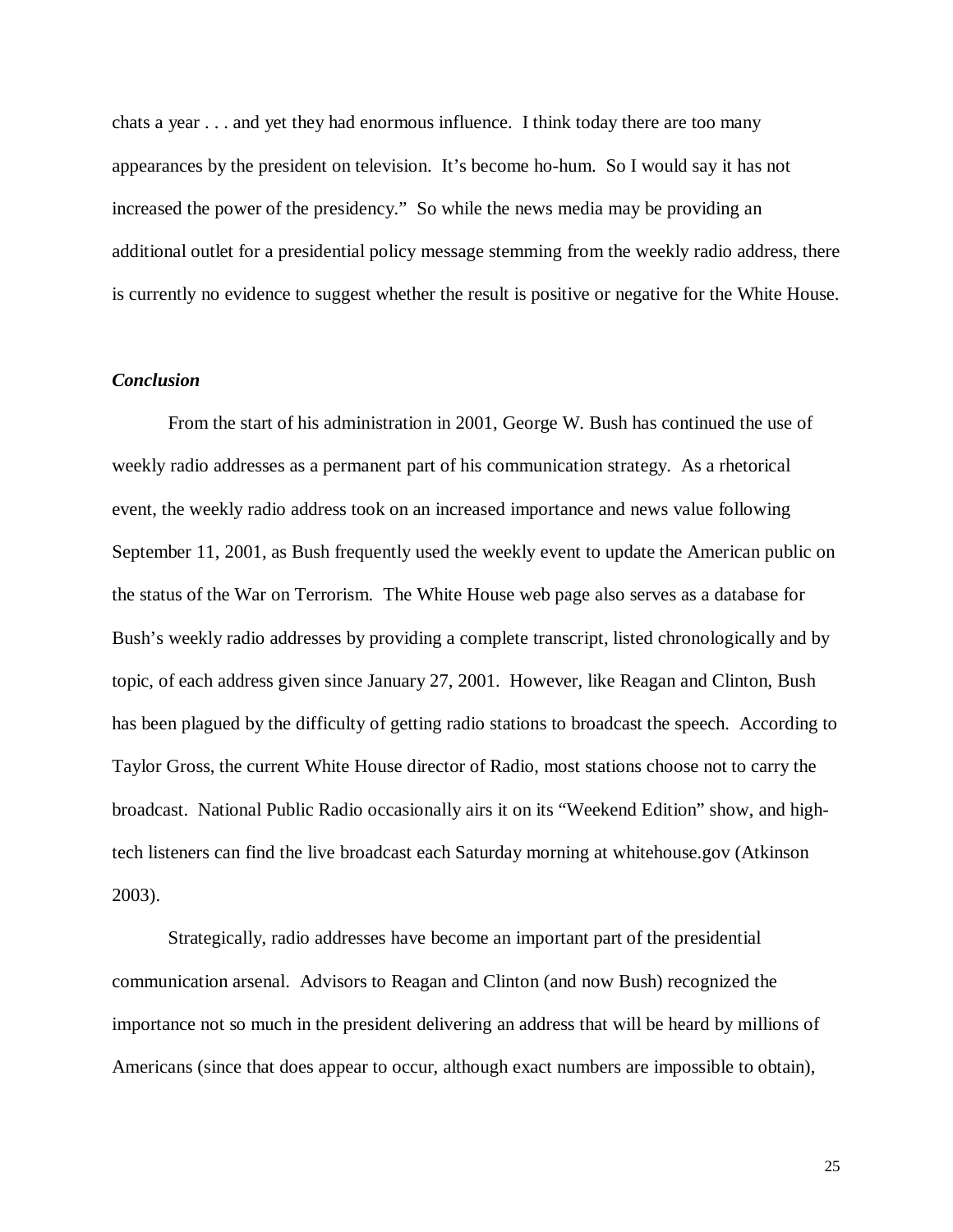but in providing a detailed policy statement that has become a routine part of weekend news coverage. Reagan used his weekly radio address to supplement his overall public agenda with extra discussions about economic, diplomatic, and other international issues. Clinton's use of radio addresses also mirrored his overall public agenda with a vast array of domestic policy discussions. Radio addresses have become a standard and mostly regular weekend news feature in the *New York Times* and the *Washington Post*, and the topic of the address does not seem to dictate whether or not a story appears. Network television (ABC, CBS, and NBC) does not provide regular coverage, simply because a radio address does not always fit with the criteria for a good news story (action and pictures). However, the 24-hour news cycle found on the cable networks (CNN, MSNBC, Fox) provide a better opportunity for television news to mention the president's weekly radio address. As such, future research on the topic of presidential weekly radio addresses might consider who actually listens and to what effect?

#### **Notes**

<sup>1</sup> See *The Public Papers of the Presidents, Herbert Hoover*, 1929-1933 (Washington, DC: Government Printing Office, 1976-1977).

 $2^{\circ}$  The number of fireside chats given by Roosevelt is somewhat disputed; the total of 30 comes from the FDR Presidential Library and Museum's web page at

[http://www.fdrlibrary.marist.edu/firesi90.html.](http://www.fdrlibrary.marist.edu/firesi90.html) Only 21 of these radio addresses are listed as "fireside chats" in the Master Speech File in FDR's presidential papers, but the remaining nine, eight of which were delivered between October 1942 and June 1944, were delivered over the radio in the same format as the earlier addresses and are counted as such in most sources.  $3$  Several memos detailing plans for radio addresses, including suggested topics, can be found in the White House Special Files: Staff Member and Office Files of H.R. Haldeman and Dwight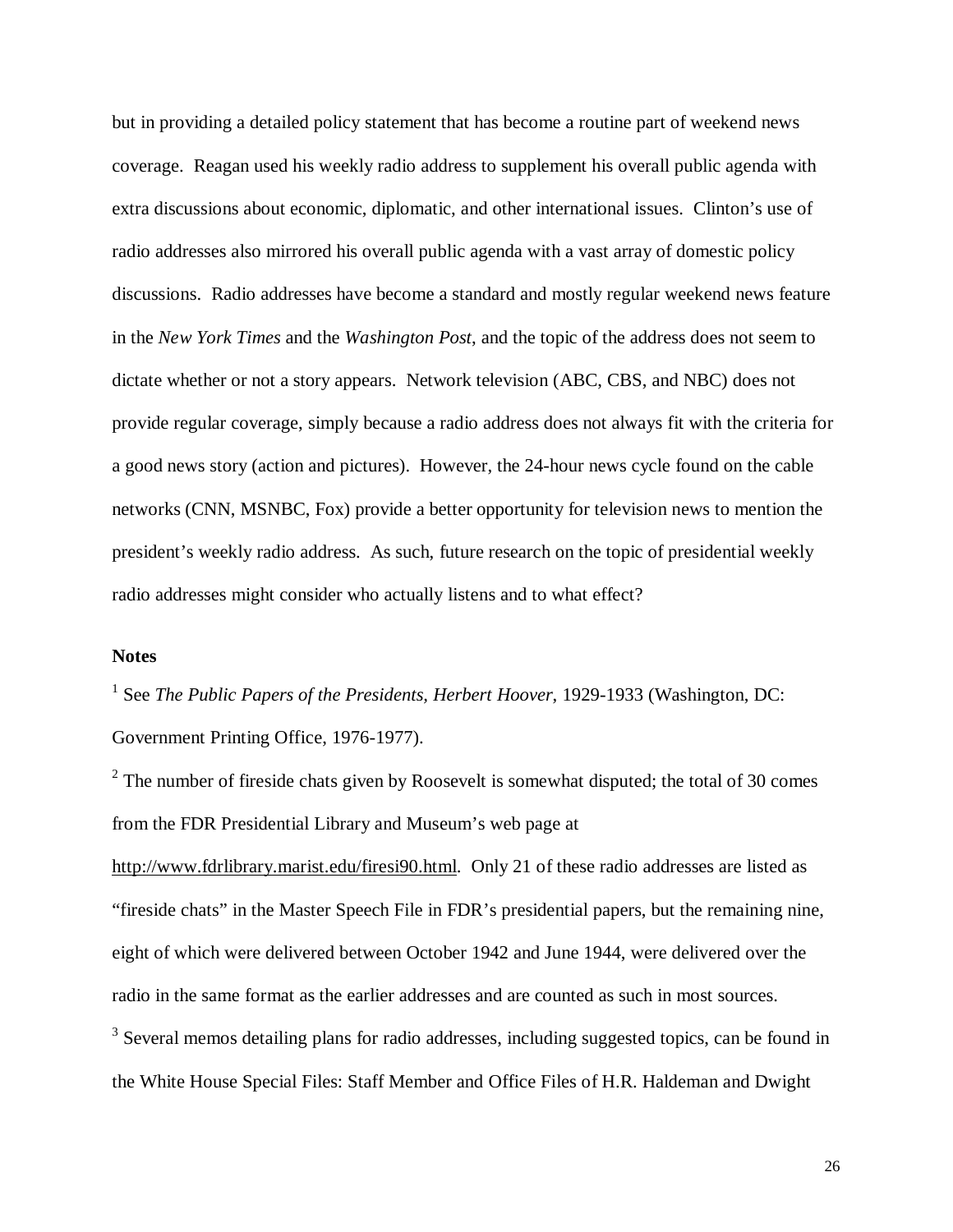Chapin, Richard M. Nixon Presidential Materials Staff, National Archives at College Park, Maryland. For example, in a memo from William Safire to Chapin dated 10/6/69, Safire states: "I've been pushing for a series of radio addresses for so long now, I've given up." By 1971, topics such as Vietnam, the elderly, economic growth, and government reform were suggested, but were postponed, and were eventually covered in the campaign radio addresses paid for by the Committee to Re-Elect the President.

<sup>4</sup> Categories included: diplomatic and international military policy; international trade and economic policy; domestic fiscal and monetary policy; unemployment, job creation, and industrial policy; defense and defense conversion policy; political reform policy; anti-crime policy; health care reform and other health policy; welfare reform and other entitlements policy; education policy; environment, land management, and energy policy; and science, technology, and transportation policy.

<span id="page-28-2"></span><span id="page-28-1"></span><span id="page-28-0"></span> $<sup>5</sup>$  A full text search was done on LexisNexis for each newspaper using the terms "Reagan" or</sup> "Clinton" along with "radio address." Only those stories within the 24-hour news cycle following the president's radio address were counted. Articles not counted included those that provided stand-alone excerpts from radio addresses with no news coverage, as well as articles that mentioned the scheduling or location of the address but provided no news coverage of the content of the president's talk. Feature stories, editorials, Op-Ed columns, or those stories appearing in the respective Metro or Business sections of each newspaper were also excluded. <sup>6</sup> The *New York Times* ran the following number of stories on Reagan's radio addresses that included previews of upcoming talks or references to past talks: 1982 – 9; 1983 – 8; 1984 – 8; 1985 – 17; 1986 – 9; 1987 – 18; 1988-89 – 3. The number of stories for the *Washington Post* are:  $1982 - 6$ ;  $1983 - 5$ ;  $1984 - 7$ ;  $1985 - 18$ ;  $1986 - 10$ ;  $1987 - 17$ ;  $1988 - 89 - 2$ .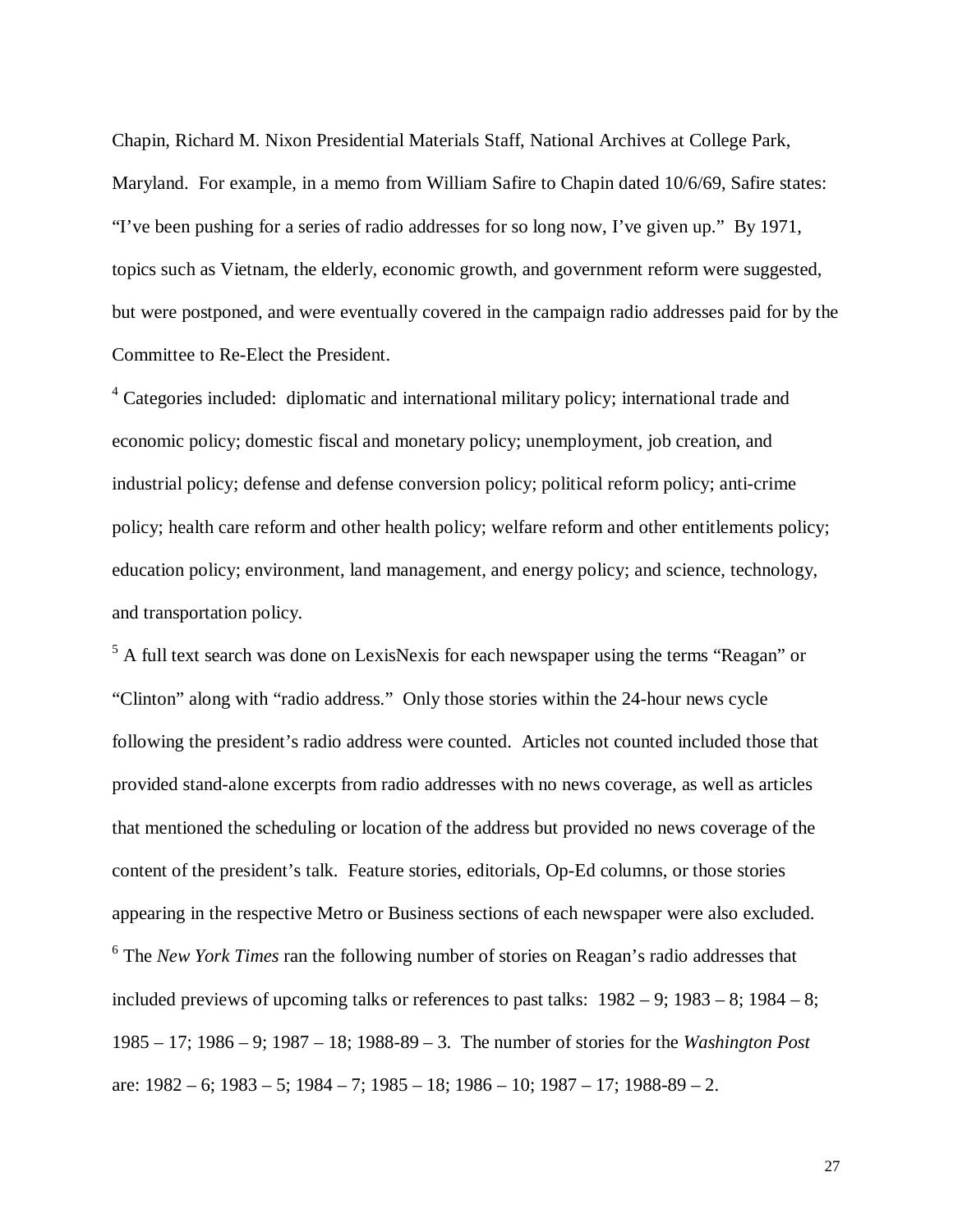<span id="page-29-3"></span><sup>7</sup> The *New York Times* ran the following number of stories on Clinton's radio addresses that included previews of upcoming talks or references to past talks: 1993 – 14; 1994 – 5; 1995 – 11 1996 – 13; 1997 – 8; 1998 – 8; 1999 – 13; 2000-01 – 5. The number of stories for the *Washington Post* are: 1993 – 5; 1994 – 3; 1995 – 11; 1996 – 21; 1997 – 18; 1998 – 14; 1999 – 6;  $2000-01-1$ .

#### **References**

<span id="page-29-0"></span>Allen, Craig. 1993. *Eisenhower and the mass media: Peace, prosperity, and prime-time TV.* Chapel Hill: University of North Carolina Press.

Archer, Gleason. L. 1971. *History of radio to 1926*. New York: Arno Press/New York Times.

Atkinson, Sally. 2003. Ask tip sheet. *Newsweek*. May 5, 68.

Baum, Matthew A. and Samuel Kernell. 1999. Has cable ended the golden age of presidential television? *American Political Science Review* 93:99-114.

<span id="page-29-1"></span>Board, Elizabeth. 1985. Memo to Pat Buchanan, 11/6/85. SP930-42, WHORM: Subject File, Ronald Reagan Library.

Broder, David. S. 1987. *Behind the front page: A candid look at how the news is made*. New York: Simon & Schuster.

Buchanan, Patrick J. 1985. Memo to Donald T. Regan and John A. Svahn, 10/14/85. ID#351461, SP930, WHORM: Subject File, Ronald Reagan Library.

Burns, James MacGregor. 1956. *Roosevelt: The lion and the fox*. New York: Harcourt, Brace and Company.

Carney, Steve. 2003. Around the dial: Weekly presidential address gives radio listeners an earful; The audiences are dwindling, but the medium still helps the commander in chief send a clear message. *Los Angeles Times*, 4 July, E20.

<span id="page-29-2"></span>Chester, Edward W. 1969. *Radio, television and American politics*. New York: Sheed and Ward.

Clark, William P. 1983. Memo to David Gergen, 7/12/83. James Baker Files, Series I, Memorandum File, 1982-83, Ronald Reagan Library.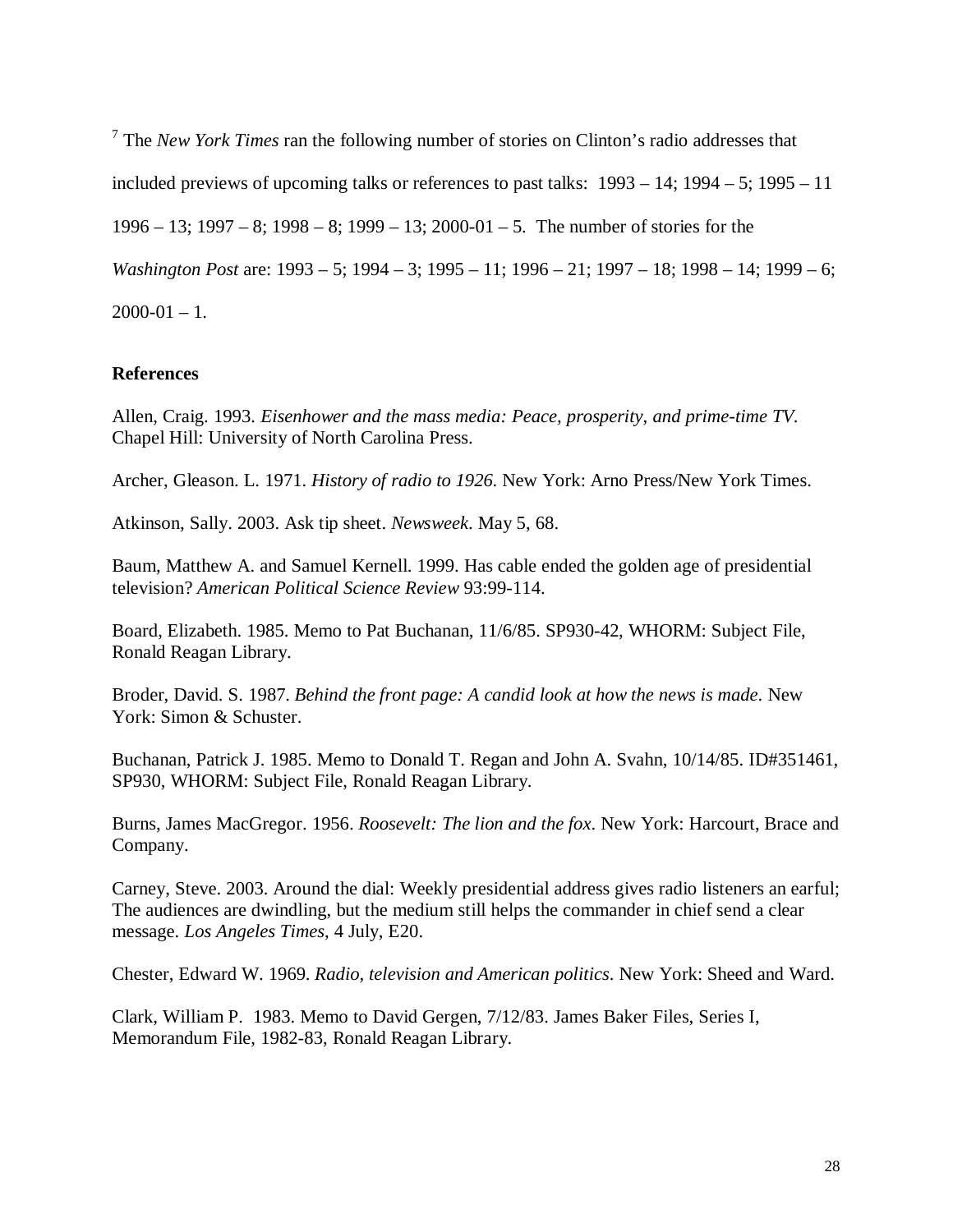Cullum, Lee. 2002. Quoted in The effect of the media on the presidency. In Bruce Buchanan, ed., *The state of the American presidency: Proceedings of a symposium*. Austin: Lyndon B. Johnson School of Public Affairs.

Gelderman, Carol. 1997. *All the president's words: The bully pulpit and the creation of the virtual presidency*. New York: Walker and Company.

Gergen, David. 1982a. Memo to Aram Bakshian, Jr., 4/1/82. David Gergen Files, Box 10532, Ronald Reagan Library.

\_\_\_\_\_. 1982b. White House Staffing Memorandum, 4/30/82. David Gergen Files, Box 10532, Ronald Reagan Library.

\_\_\_\_\_. 1983a. Memo to Landon Parvin, 3/2/83. David Gergen Files, Box 10532, Ronald Reagan Library.

\_\_\_\_\_. 1983b. Memo to Ben Elliott, 5/13/83. David Gergen Files, Box 10532, Ronald Reagan Library.

Griscom, Tom. 1997. The great communicator: The Reagan presidency. In Kenneth W. Thompson, ed., *The Reagan presidency: Ten intimate perspectives of Ronald Reagan*. Lanham, MD: University Press of America.

Grossman, Michael B. and Martha Joynt Kumar. 1981. *Portraying the president: The White House and the news media*. Baltimore: Johns Hopkins University Press.

Han, Lori Cox. 2001. *Governing from center stage: White House communication strategies during the television age of politics*. Cresskill, NJ: Hampton Press.

Hart, Roderick P. 1987. *The sound of leadership: Presidential communication in the modern age*. Chicago: University of Chicago Press.

Herbers, John. 1982. The president and the press corps. *New York Times*, May 9, Sec. 6, 45.

Hertsgaard, Mark. 1988. *On bended knee: The press and the Reagan presidency*. New York: Farrar Straus Giroux.

Hooley, James L. 1985. Memo to Donald T. Regan, SP930-42, WHORM: Subject File, Ronald Reagan Library.

Hoover, Herbert. 1952. *The memoirs of Herbert Hoover: The cabinet and the presidency 1920- 1933*. New York: Macmillan.

Kernell, Samuel. 1997. *Going public: New strategies of presidential leadership*. Washington, DC: CQ Press.